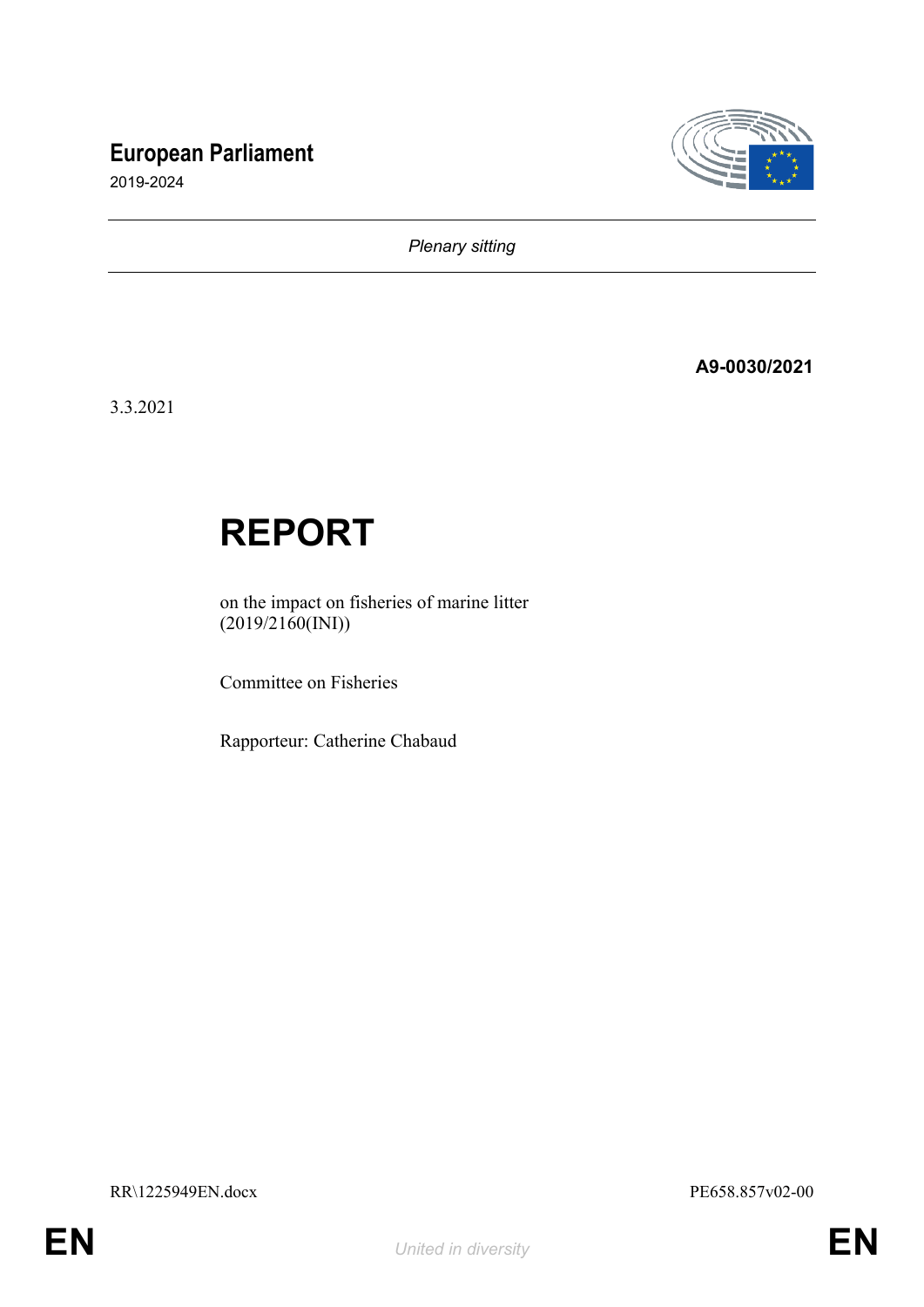# **CONTENTS**

# **Page**

| INFORMATION ON ADOPTION IN COMMITTEE RESPONSIBLE24 |  |
|----------------------------------------------------|--|
|                                                    |  |
|                                                    |  |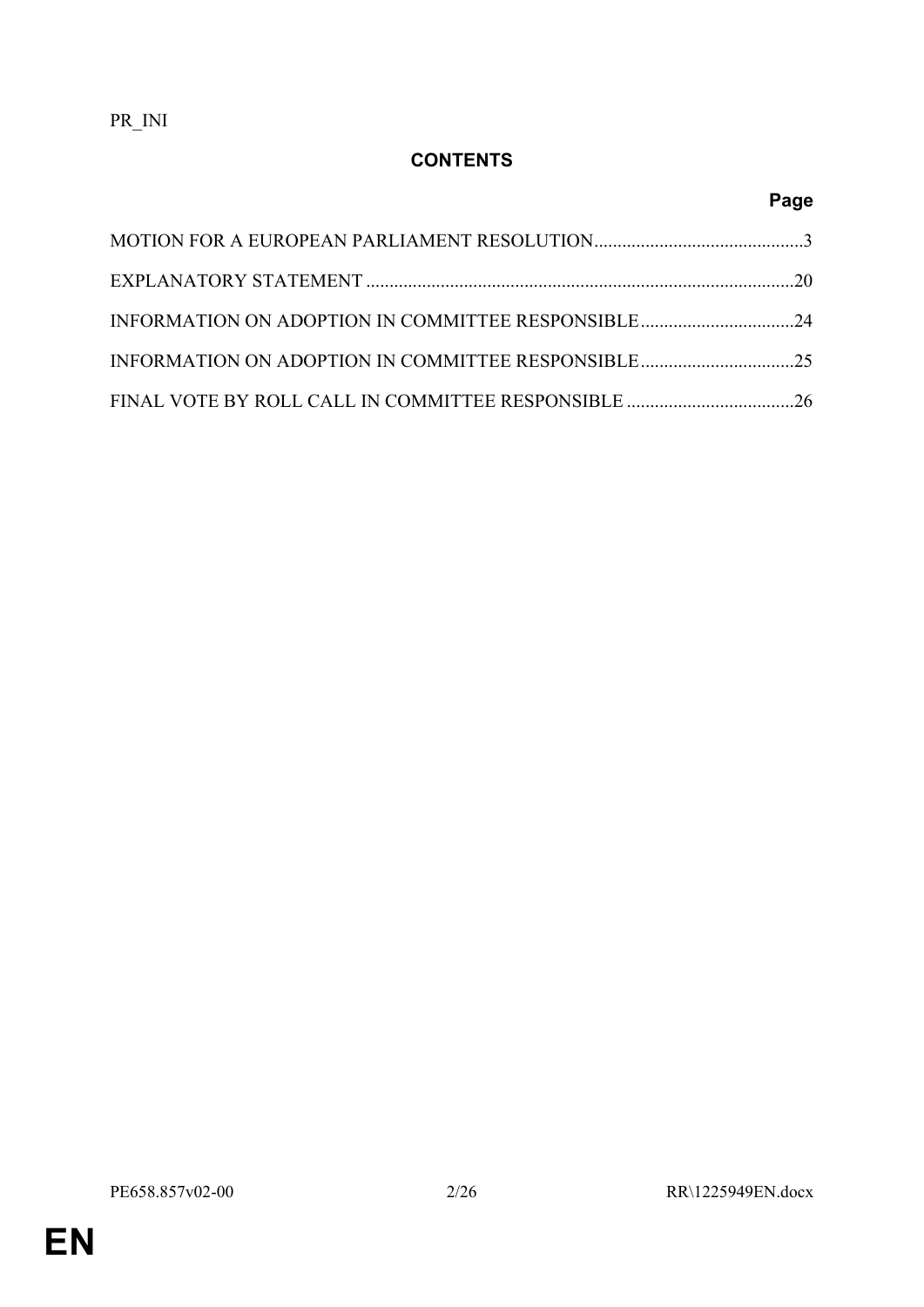### <span id="page-2-0"></span>**MOTION FOR A EUROPEAN PARLIAMENT RESOLUTION**

#### **on the impact on fisheries of marine litter (2019/2160(INI))**

#### *The European Parliament*,

- having regard to the Commission communication of 11 December 2019 entitled 'The European Green Deal' (COM(2019)0640),
- having regard to the Commission communication of 11 March 2020 entitled 'A new Circular Economy Action Plan: For a cleaner and more competitive Europe'(COM(2020)0098),
- having regard to the Commission communication of 20 May 2020 entitled 'EU Biodiversity Strategy for 2030: Bringing nature back into our lives' (COM(2020)0380),
- having regard to the Commission communication of 20 May 2020 entitled 'A Farm to Fork Strategy for a fair, healthy and environmentally-friendly food system' (COM(2020)0381),
- having regard to the Commission report of 23 March 2020 on the implementation of the Commission communication on a stronger and renewed strategic partnership with the EU's outermost regions (COM(2020)0104),
- having regard to Article 191 of the Treaty on the Functioning of the European Union (TFEU),
- having regard to Directive 2004/35/EC of the European Parliament and of the Council of 21 April 2004 on environmental liability with regard to the prevention and remedying of environmental damage<sup>1</sup> (European Liability Directive),
- having regard to Council Directive 91/271/EEC of 21 May 1991 concerning urban waste-water treatment<sup>2</sup>,
- having regard to Council Directive 92/43/EEC of 21 May 1992 on the conservation of natural habitats and of wild fauna and flora<sup>3</sup>,
- having regard to Directive 2000/60/EC of the European Parliament and of the Council of 23 October 2000 establishing a framework for Community action in the field of water policy<sup>4</sup>,
- having regard to Directive 2008/56/EC of the European Parliament and of the Council of 17 June 2008 establishing a framework for community action in the field of marine

<sup>1</sup> OJ L 143, 30.4.2004, p. 56.

<sup>2</sup> OJ L 135, 30.5.1991, p. 40.

<sup>3</sup> OJ L 206, 22.7.1992, p. 7.

<sup>4</sup> OJ L 327, 22.12.2000, p. 1.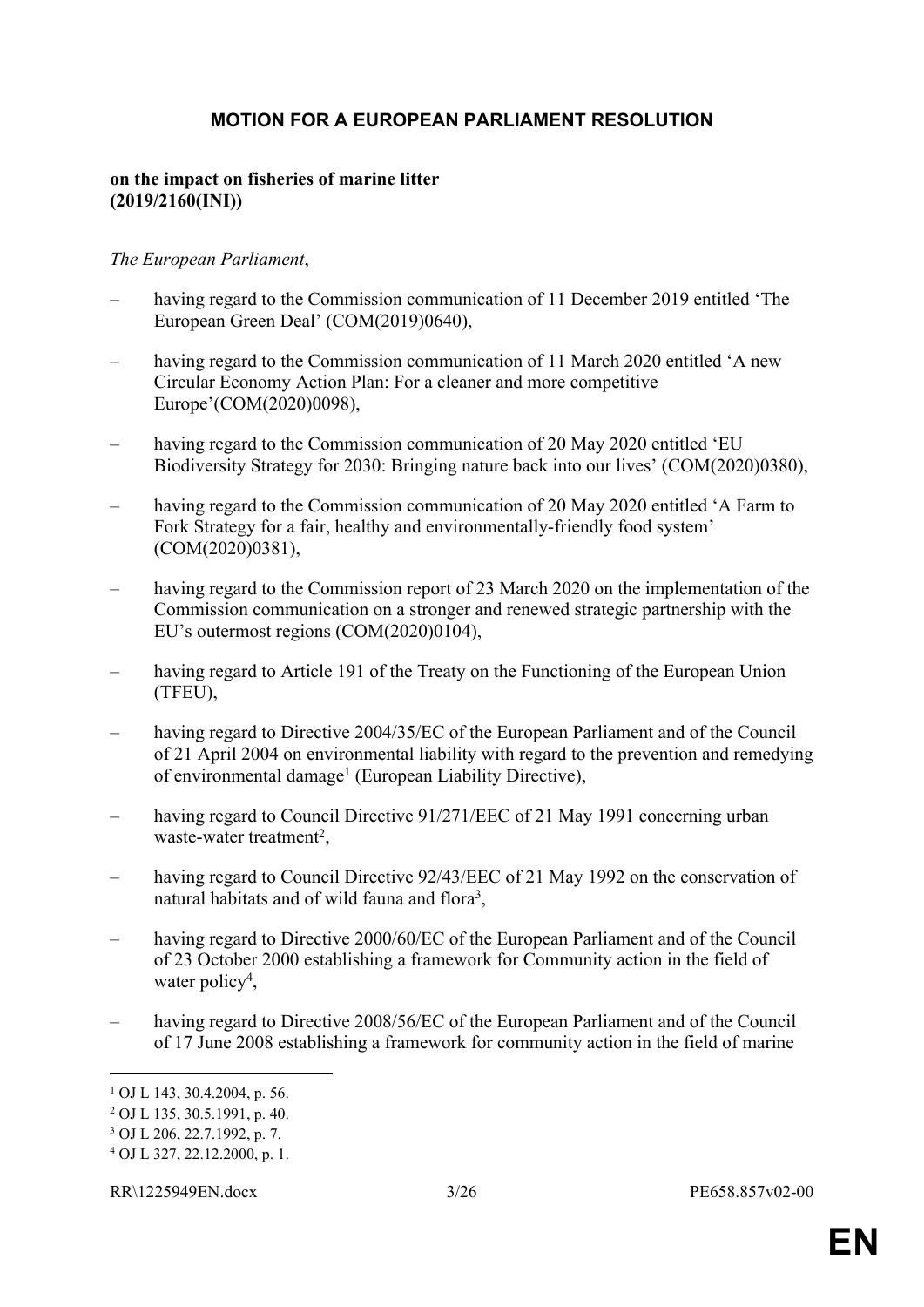environmental policy<sup>5</sup> (Marine Strategy Framework Directive),

- having regard to Council Regulation (EC) No 1224/2009 of 20 November 2009 establishing a Community control system for ensuring compliance with the rules of the common fisheries policy<sup>6</sup> (Fisheries Control Regulation),
- having regard to Directive 2009/147/EC of the European Parliament and of the Council of 30 November 2009 on the conservation of wild birds<sup>7</sup>,
- having regard to Regulation (EU) No 1380/2013 of the European Parliament and of the Council of 11 December 2013 on the Common Fisheries Policy<sup>8</sup> ,
- having regard to Regulation (EU) No 508/2014 of the European Parliament and of the Council of 15 May 2014 on the European Maritime and Fisheries Fund<sup>9</sup>,
- having regard to Directive 2014/89/EU of the European Parliament and of the Council of 23 July 2014 establishing a framework for maritime spatial planning (Maritime Spatial Planning Directive)<sup>10</sup>,
- having regard to Directive (EU) 2015/720 of the European Parliament and of the Council of 29 April 2015 amending Directive 94/62/EC as regards reducing the consumption of lightweight plastic carrier bags<sup>11</sup>,
- having regard to Directive (EU) 2018/850 of the European Parliament and of the Council of 30 May 2018 amending Directive 1999/31/EC on the landfill of waste<sup>12</sup>,
- having regard to Directive (EU) 2018/851 of the European Parliament and of the Council of 30 May 2018 amending Directive 2008/98/EC on waste<sup>13</sup>,
- having regard to Directive (EU) 2018/852 of the European Parliament and of the Council of 30 May 2018 amending Directive 94/62/EC on packaging and packaging waste<sup>14</sup>,
- having regard to Directive (EU) 2019/883 of the European Parliament and of the Council of 17 April 2019 on port reception facilities for the delivery of waste from ships<sup>15</sup>,
- having regard to Directive (EU) 2019/904 of the European Parliament and of the Council of 5 June 2019 on the reduction of the impact of certain plastic products on the

- <sup>12</sup> OJ L 150, 14.6.2018, p. 100.
- <sup>13</sup> OJ L 150, 14.6.2018, p. 109.
- <sup>14</sup> OJ L 150, 14.6.2018, p. 141. 15 OJ L 151, 7.6.2019, p. 116.
- 

<sup>5</sup> OJ L 164, 25.6.2008, p. 19.

<sup>6</sup> OJ L 343, 22.12.2009, p. 1.

<sup>7</sup> OJ L 20, 26.1.2010, p. 7.

<sup>8</sup> OJ L 354, 28.12.2013, p. 22.

<sup>9</sup> OJ L 149, 20.5.2014, p. 1.

<sup>10</sup> OJ L 257, 28.8.2014, p. 135.

<sup>11</sup>OJ L 115, 6.5.2015, p. 11.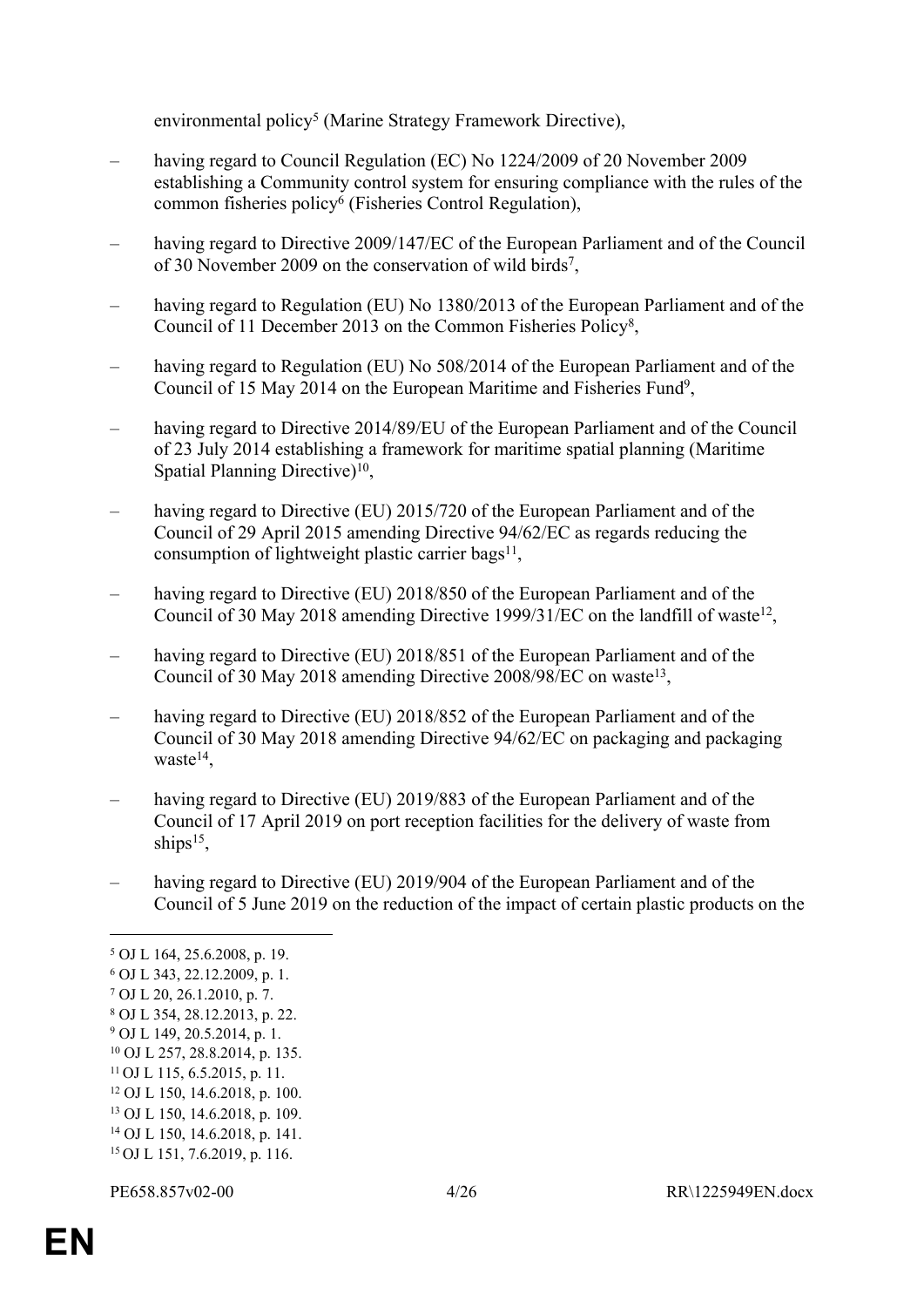$environment<sup>16</sup>$ ,

- having regard to the United Nations 2030 Agenda for Sustainable Development and its Sustainable Development Goals (SDGs), and in particular SDG 14: 'Conserve and sustainably use the oceans, seas and marine resources for sustainable development',
- having regard to the United Nations Environment Programme (UNEP) report of 2005 entitled 'Marine Litter – An analytical overview',
- having regard to the International Convention for the Prevention of Pollution from Ships (MARPOL) adopted in 1973 by the International Maritime Organization (IMO), including Annex V thereto which entered into force on 31 December 1988,
- having regard to the European Environment Agency report of October 2020 entitled 'State of nature in the EU – Results from reporting under the nature directives 2013- 2018',
- having regard to the results of the 'Tackling marine litter in the Atlantic Area' (CleanAtlantic) project, financed by the EU's Interreg Atlantic Area Programme,
- having regard to the UN Food and Agriculture Organization's Voluntary Guidelines for the Marking of Fishing Gear, adopted by the Committee on Fisheries in July 2018,
- having regard to the IMO Action Plan to Address Marine Plastic Litter from Ships,
- having regard to the Council conclusions of 19 November 2019 on oceans and seas, addressing the formulation of an international agreement on plastic pollution,
- having regard to the Convention for the Protection of the Marine Environment and the Coastal Region of the Mediterranean (Barcelona Convention), the Convention on the Protection of the Black Sea (Bucharest Convention), the Convention on the Protection of the Marine Environment of the Baltic Sea Area (Helsinki Convention), and the Convention for the Protection of the Marine Environment of the North-East Atlantic (OSPAR Convention),
- having regard to the Regional Plan on Marine Litter Management in the Mediterranean,
- having regard to the UN Framework Convention on Climate Change (UNFCCC), to the Kyoto Protocol thereto and to the Paris Agreement,
- having regard to the UN Convention on Biological Diversity (CBD).
- having regard to the UN Convention on the Law of the Sea (UNCLOS), adopted by the UN General Assembly on 16 November 1973,
- having regard to the Global Assessment Report on Biodiversity and Ecosystem Services published by the Intergovernmental Science-Policy Platform on Biodiversity and Ecosystem Services (IBPES) on 31 May 2019,

<sup>16</sup> OJ L 155, 12.6.2019, p. 1.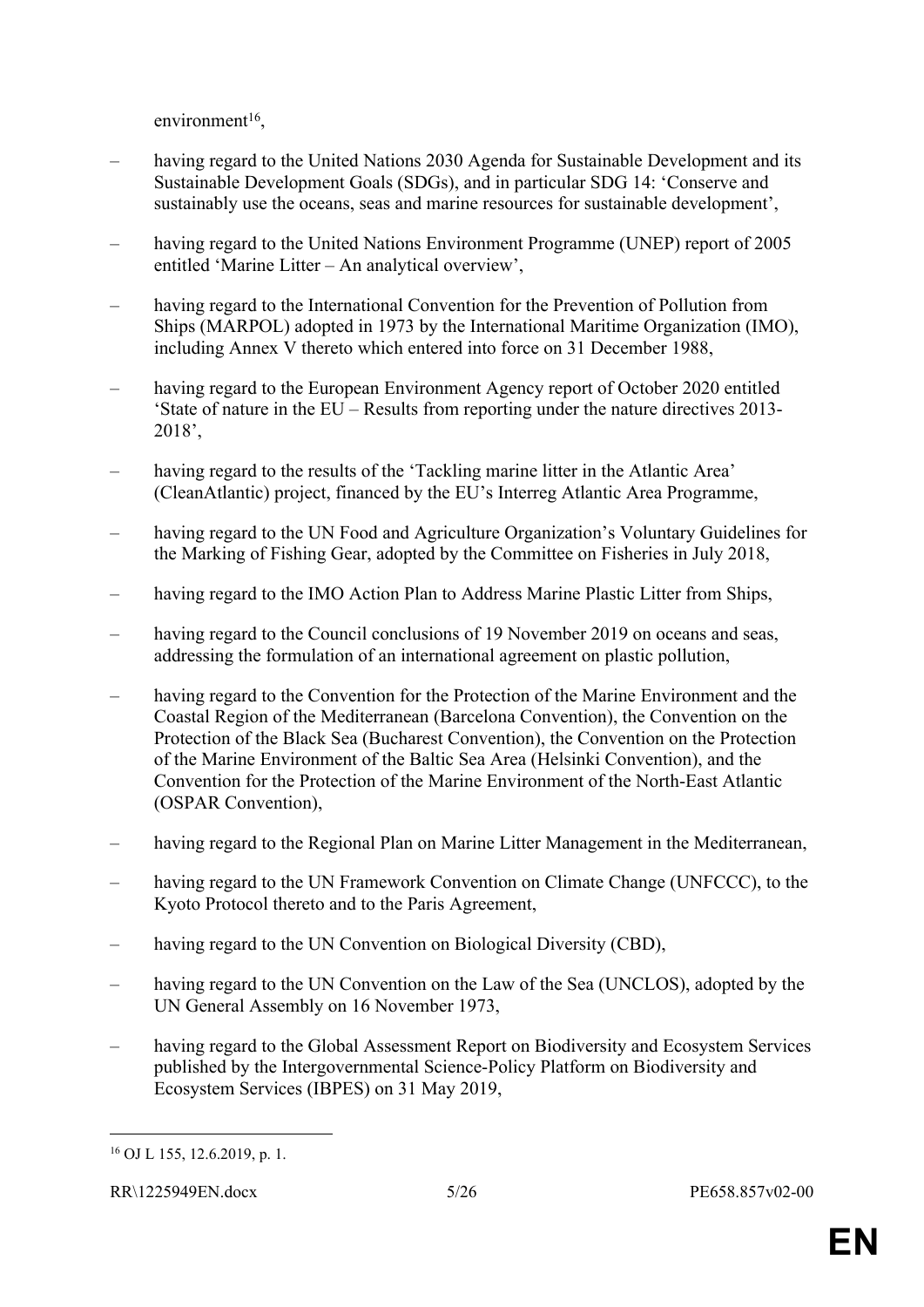- having regard to the Ministerial Declaration of 28 September 2020 of the Ministers for the Environment, Maritime Economy, Agriculture and Fisheries of Baltic Sea Member States and the Commissioner for the Environment, Oceans and Fisheries,
- having regard to the report entitled 'Mission Starfish 2030: Restore our Ocean and Waters' published by the Commission's Mission Board for Healthy Oceans, Seas, and Coastal and Inland Waters on 22 September 2020,
- having regard to the Intergovernmental Panel on Climate Change (IPCC) special report entitled 'Global Warming of 1.5°C', its fifth assessment report (AR5) and synthesis report, its special report on climate change and land, and its special report on the ocean and cryosphere in a changing climate,
- having regard to the UN Convention on the Prevention of Marine Pollution by Dumping of Wastes and Other Matter of 1972,
- having regard to its resolution of 26 October 2017 on the application of Directive 2004/35/EC of the European Parliament and of the Council of 21 April 2004 on environmental liability with regard to the prevention and remedying of environmental damage<sup>17</sup>,
- having regard to its resolution of 13 September 2018 on a European strategy for plastics in a circular economy<sup>18</sup>,
- having regard to its legislative resolution of 4 April 2019 on the proposal for a regulation of the European Parliament and of the Council on the European Maritime and Fisheries Fund and repealing Regulation (EU) No 508/2014 of the European Parliament and of the Council (COM(2018)0390 –C8-0270/2018 – 2018/0210(COD))<sup>19</sup> ,
- having regard to its resolution of 28 November 2019 on the climate and environment emergency<sup>20</sup>,
- having regard to its resolution of 15 January 2020 on the European Green Deal<sup>21</sup>,
- having regard to Rule 54 of its Rules of Procedure,
- having regard to the report of the Committee on Fisheries (A9-0030/2021),
- A. whereas the marine waste visible on beaches, along coastlines, in coastal areas and on the surface of open bodies of water represents only a fraction of a much further reaching pollution phenomenon both in the water column and on the seabed; whereas this waste stems to the largest extent from activities on land (80 %), but also from activities at sea where there has been a significant increase in transport by large non-fishing vessels;
- B. whereas marine waste means all waste that has entered the marine environment,

<sup>17</sup> OJ C 346, 27.9.2018, p. 184.

<sup>18</sup> OJ C 433, 23.12.2019, p. 136.

<sup>&</sup>lt;sup>19</sup> Texts adopted, P8 TA (2019)0343.

<sup>20</sup> Texts adopted, P9\_TA(2019)0078.

<sup>&</sup>lt;sup>21</sup> Texts adopted, P9\_TA(2020)0005.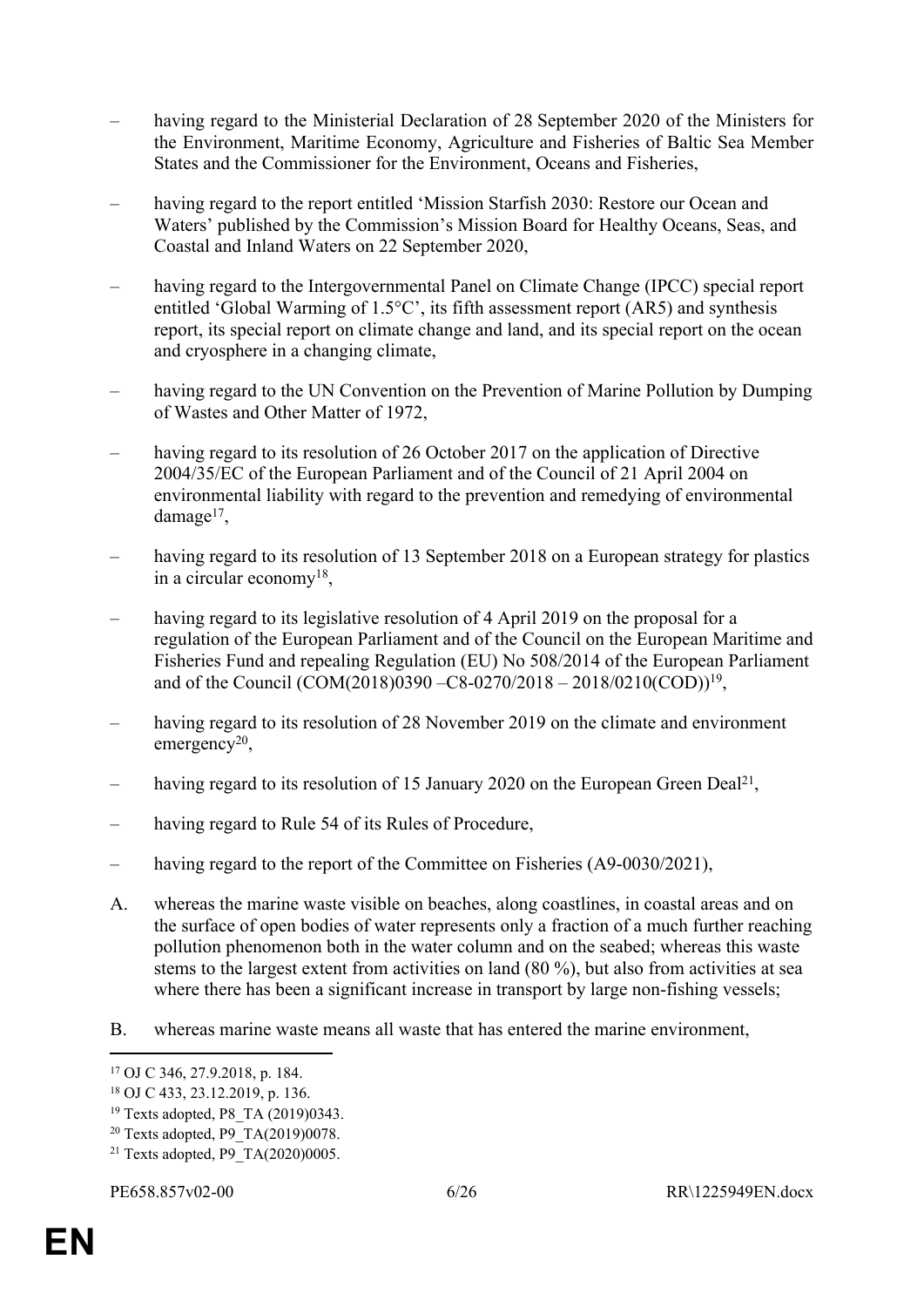whether intentionally or unintentionally, and is identified by size (nano-, micro- and mega-waste) and nature (containers, bulky waste lying on the ocean floor, plastics, fishing gear, wrecks of semi-sunken vessels, hazardous waste such as explosives and other war debris, textile fibres, microplastics, etc.);

- C. whereas 70 % of the marine litter that enters the sea ends up on the seabed and the cumulative mass of waste floating on the surface accounts for only 1 % of plastic in the ocean; whereas the latest scientific research shows that the level of plastic pollution in the ocean has been largely underestimated and whereas there are still major gaps in oceanographic knowledge; whereas research into the spread of marine waste in the ocean is vital in order to better understand the extent of marine pollution;
- D. whereas the world's ocean is a continuous body of water whose good environmental status is vital to ensuring its resilience and its continued provision of ecosystem services such as CO2 absorption and oxygen production, and any change in marine and coastal ecosystems could diminish its role as a climate regulator; whereas marine waste poses a threat to the future of the fisheries sector in general, as only a clean, healthy, productive and biologically diverse coastal and marine environment can meet the long-term needs of people in general and fishers, shellfish gatherers and fishing communities in particular;
- E. whereas marine waste is a global challenge as it knows no borders and is carried by currents and wind over long distances around the world, affecting areas and sectors that are far away from its point of origin and that are not responsible for its production; whereas large quantities of waste are still being dumped directly into the sea all over the world; whereas a holistic approach must be taken to marine pollution by supporting action at all levels, from local to international level;
- F. whereas the pollution of the ocean and seas by plastic marine waste, and particularly microplastics, is compounded by meteorological phenomena that enable microplastics to spread via the air, rain and snow and that result in the pollution of environments once regarded as virgin, such as high mountains or the Antarctic, and even beyond the Arctic Circle;
- G. whereas 730 tonnes of waste are dumped in the Mediterranean Sea every day; whereas, according to a World Wide Fund for Nature (WWF) report from June 2019, every year 11 200 tonnes of plastics dumped in the environment find their way into the Mediterranean; whereas the equivalent of 66 000 refuse collection trucks of plastic is dumped in the Mediterranean every year; whereas the microplastics in the Mediterranean are reaching record concentration levels, with 1.25 million fragments per km<sup>2</sup> ; whereas small particles account for around 90 % of all the plastic floating in the Mediterranean, which means around 280 billion fragments of floating microplastics; whereas an average consumer of Mediterranean shellfish ingests on average 11 000 fragments of plastic every year; whereas the Mediterranean is therefore one of the most polluted seas in the world;
- H. whereas the best way to reduce the amount of marine plastic waste is to reduce and avoid its production and move towards recycling and reusing materials and products;
- I. whereas marine waste offers a surface to which many organisms and bacteria can cling,

RR\1225949EN.docx 7/26 PE658.857v02-00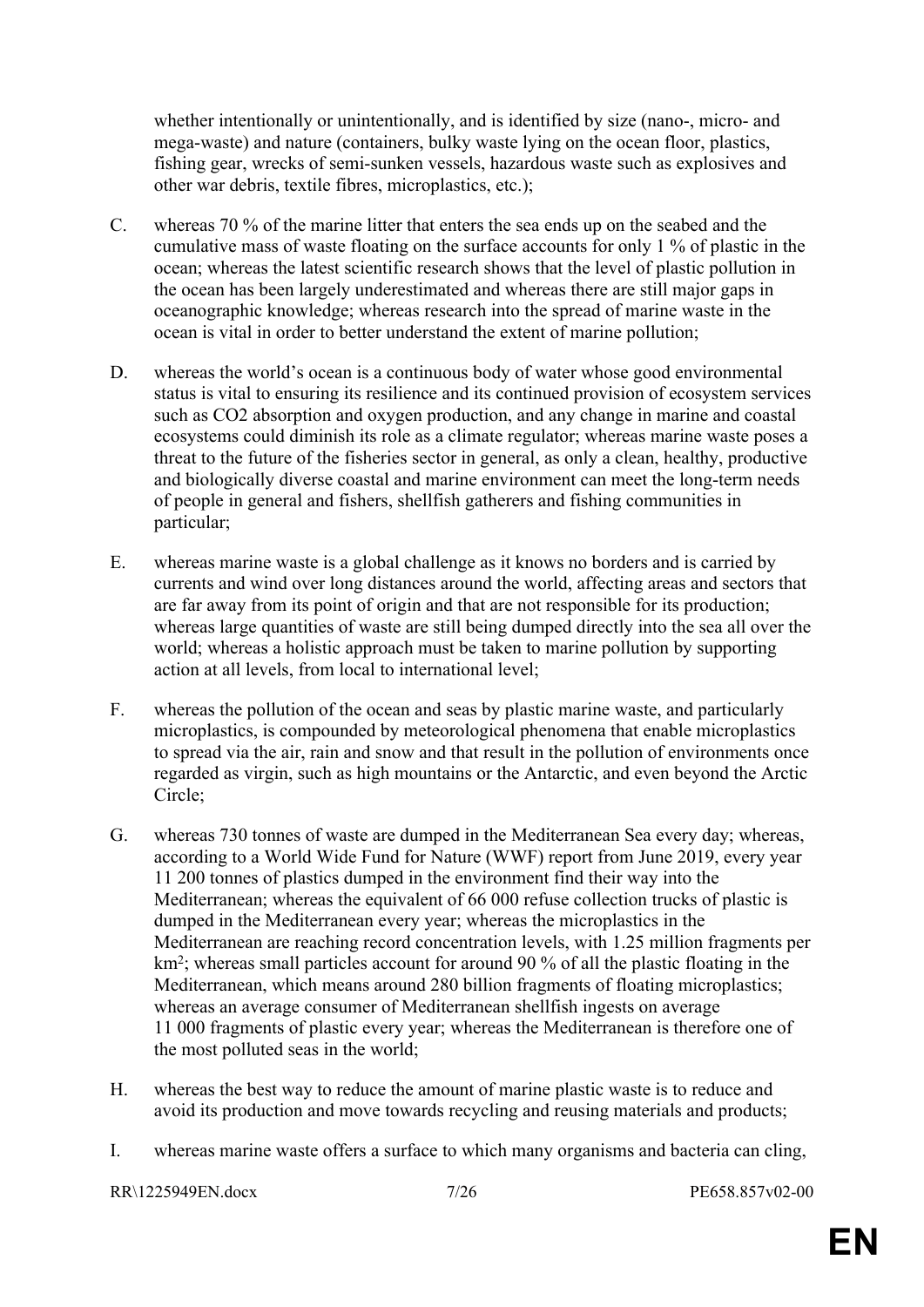which facilitates the introduction of invasive species that can alter the balance of marine ecosystems, and whereas bacteria on marine waste can also be ingested by marine wildlife when it mistakes waste for food;

- J. whereas marine waste has negative morphological effects, particularly on islands;
- K. whereas marine waste accumulates in particular around small remote islands and in coastal areas; whereas the outermost regions and overseas countries and territories host 80 % of Europe's marine biodiversity; whereas their economies are largely based on fishing and tourism;
- L. whereas the spread of marine waste around the world is affecting developing third countries, in particular coastal communities that depend on fishing and that do not necessarily have the capacity or means to effectively protect themselves;
- M. whereas the problem of waste at sea is to a large extent the result of poor management of waste on land, such as in water courses and rivers, poor management of waste water, illegal open landfills and landfills located close to water courses, littering and run-off phenomena such as storms and rainfall, and dumping of snow from roads and pavements directly into the sea;
- N. whereas diffuse pollution, such as treated or untreated waste water, which can contain chemicals or pharmaceutical waste, or water that runs off or leaches from the urban or agricultural environment, such as the discharge of nitrogen and phosphorus, threatens the marine environment with eutrophication owing to the high concentration of nutrients, which can eventually starve the seabed of oxygen, leading to the proliferation of 'dead zones' which have increased tenfold since 1950, cause the number of cyanobacteria to shoot up, contribute to the phenomenon of green algae and red algae, and more extensively contaminate marine plants and wildlife;
- O. whereas poor management of waste water networks places aquaculture producers and oyster farmers at risk as the quality of their products can be threatened by the presence of viruses and bacteria such as noroviruses, which can result in temporary bans on the sale and distribution of their products if they are no longer fit for consumption;
- P. whereas the COVID-19 crisis has shown how the poor management of waste on land can quickly lead to new waves of marine pollution, particularly due to the use of singleuse products such as surgical masks and disposable gloves;
- Q. whereas a substantial proportion of the plastics and microplastics in the sea comes from land-based sources;
- R. whereas the volume of plastic in the sea also has a significant impact on fisheries, which is even greater and more costly where small-scale fishing is concerned;
- S. whereas, according to the World Health Organization (WHO), tobacco waste is the most abundant type of litter by count globally; whereas, according to the American NGO Ocean Conservancy, cigarette butts top the list of the 10 items most collected during international beach clean-up operations; whereas a single cigarette butt takes 12 years to degrade and contains nearly 4 000 chemical substances; whereas for every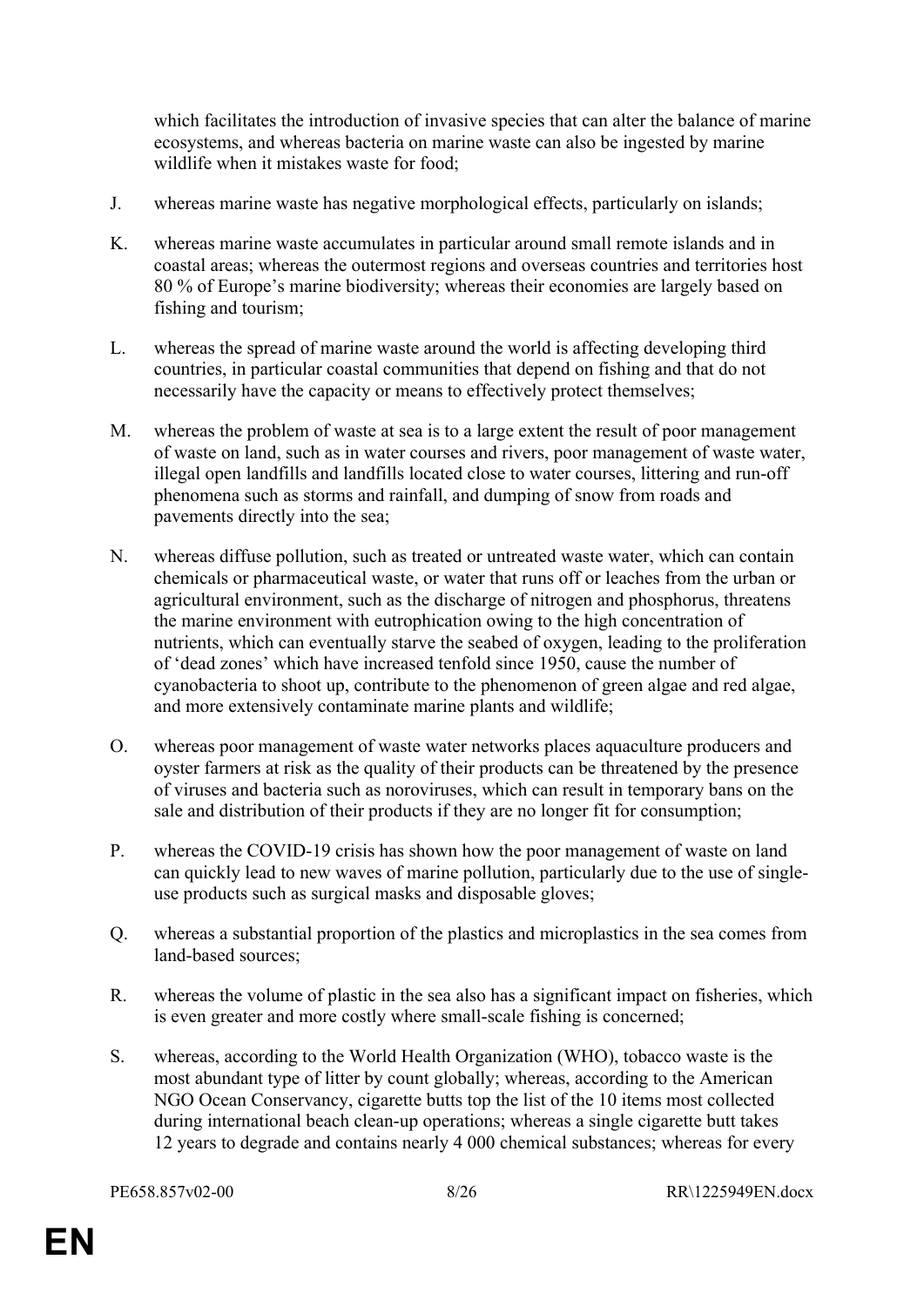cigarette butt that ends up in the oceans and rivers, 500 litres of water are polluted;

- T. whereas the presence of marine waste seriously undermines the resilience and productivity of marine ecosystems, particularly the most fragile, which are already facing many cumulative pressures, such as climate change, pollution, illegal, unreported and unregulated (IUU) fishing, overfishing, and increasing activities such as maritime transport and tourism;
- U. whereas these increased pressures on marine ecosystems lead to biodiversity decline and the smothering of benthic organisms, and risk increasing the spread of disease owing to the presence of pathogens caused by the accumulation of marine litter on the seabed;
- V. whereas, although the EU has increasingly focused on tackling the problem of fishing gear lost or abandoned at sea, some abandoned, lost or otherwise discarded fishing gear (ALDFG) remains active for months or even years, as shown by the phenomenon of ghost nets, and indiscriminately impacts all marine wildlife, including fish stocks; whereas IUU fishing is recognised as one of the main sources of 'ghost gear';
- W. whereas marine waste poses a serious threat to a number of marine animal species, representing a risk of strangulation, suffocation, ingestion, injury and contamination, but also other animal species such as marine birds, some of which are already endangered or even critically so;
- X. whereas fishers, including small-scale fishers, and aquaculture producers are the first to feel the impact of marine waste, which puts their activities at serious risk, as this waste can act as an obstacle, get snarled up in fishing gear, damage gear and cause it to be lost, block vessels' engines and cooling systems, pose a threat to the security of seafarers on ship, require seafarers to put in extra work to clean the gear and therefore generate significant economic losses;
- Y. whereas the impact of marine waste on the fisheries sector is felt more by small-scale fisheries than by industrial fisheries, since smaller vessels are more vulnerable to damage to their propellers, engines and fishing gear caused by waste and since marine litter is more concentrated in shallow marine waters, where most small-scale fishing takes place; whereas marine waste also impacts the quality of catches, which can be contaminated by this waste and rendered unmarketable, causing further financial losses to fisheries and aquaculture businesses;
- Z. whereas the fisheries sector has for some time acted as a first line of defence against pollution caused by marine waste, although this is only a small contribution to tackling the problem on a global scale, fishers and aquaculture producers having for some time played an active and proactive role in contributing to cleaner seas;
- AA. whereas marine waste has been calculated as causing revenue losses of between 1 and 5 % for the fisheries industry<sup>22</sup>;

<sup>22</sup> 'Lost fishing gear : a trap for our ocean', European Commission.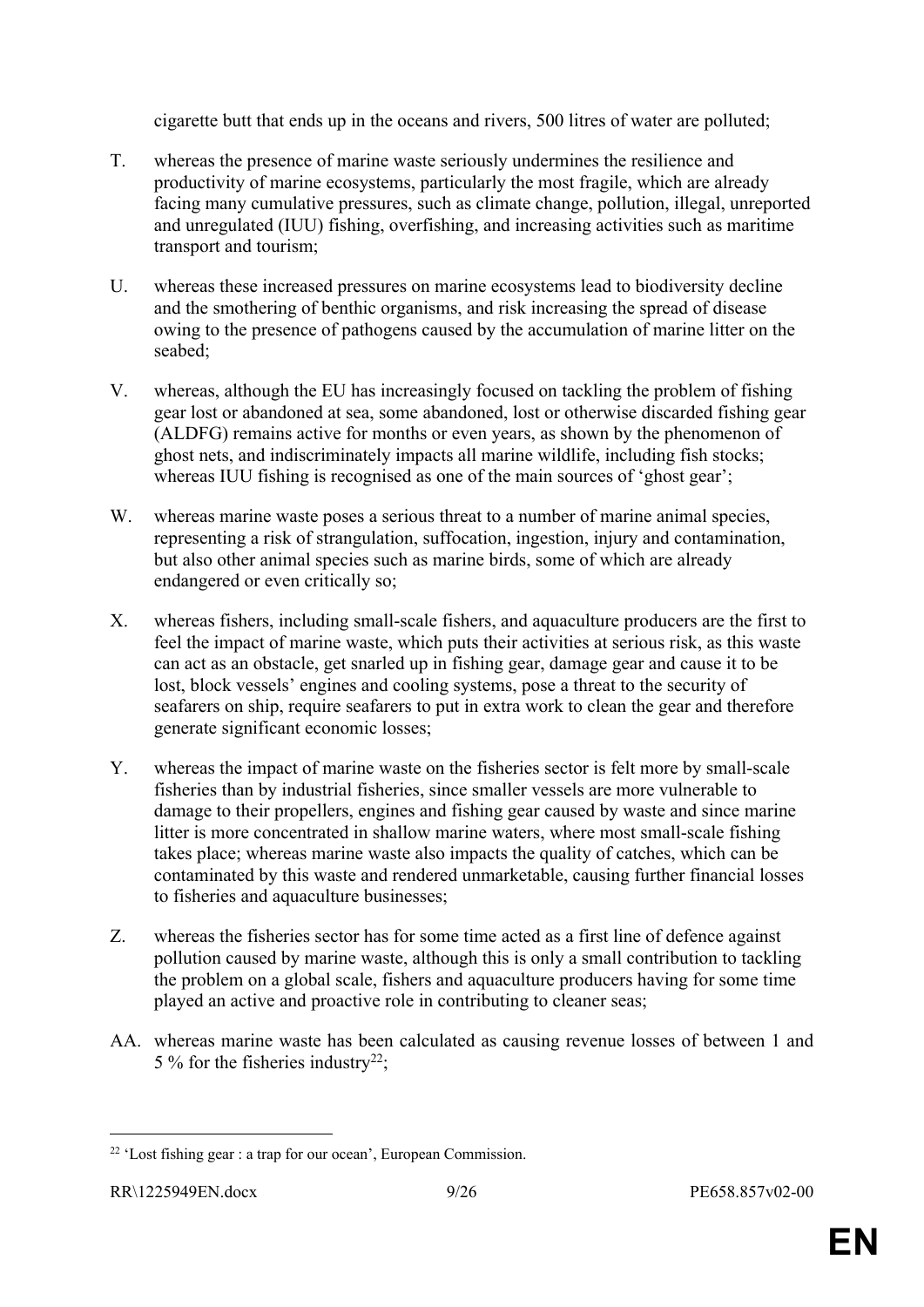- AB. whereas only 1.5 %<sup>23</sup> of fishing gear is recycled and whereas there is an urgent need to provide appropriate economic support for the collection, recycling and repair of all fishing gear; whereas the sector could benefit from new economic opportunities by committing to a circular economy based on smart design, research and innovation;
- AC. whereas fishers who bring litter accidentally caught while fishing back to land and marine litter collection campaigns contribute to reducing the problem of marine waste and benefit the entire community;
- AD. whereas the direct costs of disposing of marine waste are very often covered, while labour costs, costs deriving from a lack of space aboard vessels, and costs relating to damage to fishing gear and engines are not;
- AE. whereas fishers and aquaculture producers cannot be expected to collect marine waste without a compensation mechanism tailored to their efforts; whereas it is estimated that up to 80 % of fishers would be prepared to take part in marine waste collection schemes if support mechanisms were established $24$ :
- AF. whereas fishers and fishers' associations are already working to collect waste, and solutions for recovering marine waste, particularly waste from fishing, already exist;
- AG. whereas the blue economy, which is expected to double by 2030, represents a real opportunity for the sustainable development of maritime and coastal activities, particularly through the development of infrastructure with a positive impact, such as artificial reefs and other innovations encouraging the reef effect and the reserve effect, which can help to restore ecosystems;
- AH. whereas the EU is seeking to promote an integrated approach to marine activities and whereas marine waste must be tackled by taking greater account of the spatial dimension of maritime and coastal activities and involving coastal communities and fishers, as fishing activity largely takes place in coastal areas, in the fight against marine litter to reflect the special characteristics of local communities;
- AI. whereas the deterioration of marine and coastal ecosystems, also due to marine litter, poses a risk to all economic operators in coastal areas and therefore threatens the sustainability, durability and attractiveness of coastal communities;

#### *Improving the legislative framework and governance on marine litter and making them more effective*

1. Points out that keeping marine ecosystems healthy and tackling marine waste are issues involving many existing laws, and that only an integrated and coherent approach to the European objectives will enable improvements to the existing legislative framework and better understanding of the extent of the cumulative pressures; stresses the need to revise the EU's integrated maritime policy with a view to establishing a more strategic framework, including on marine litter, that incorporates all waste and marine

<sup>23</sup> 'Lost fishing gear : a trap for our ocean', European Commission.

<sup>24</sup> https://cetmar.org/resultados-cleanatlantic/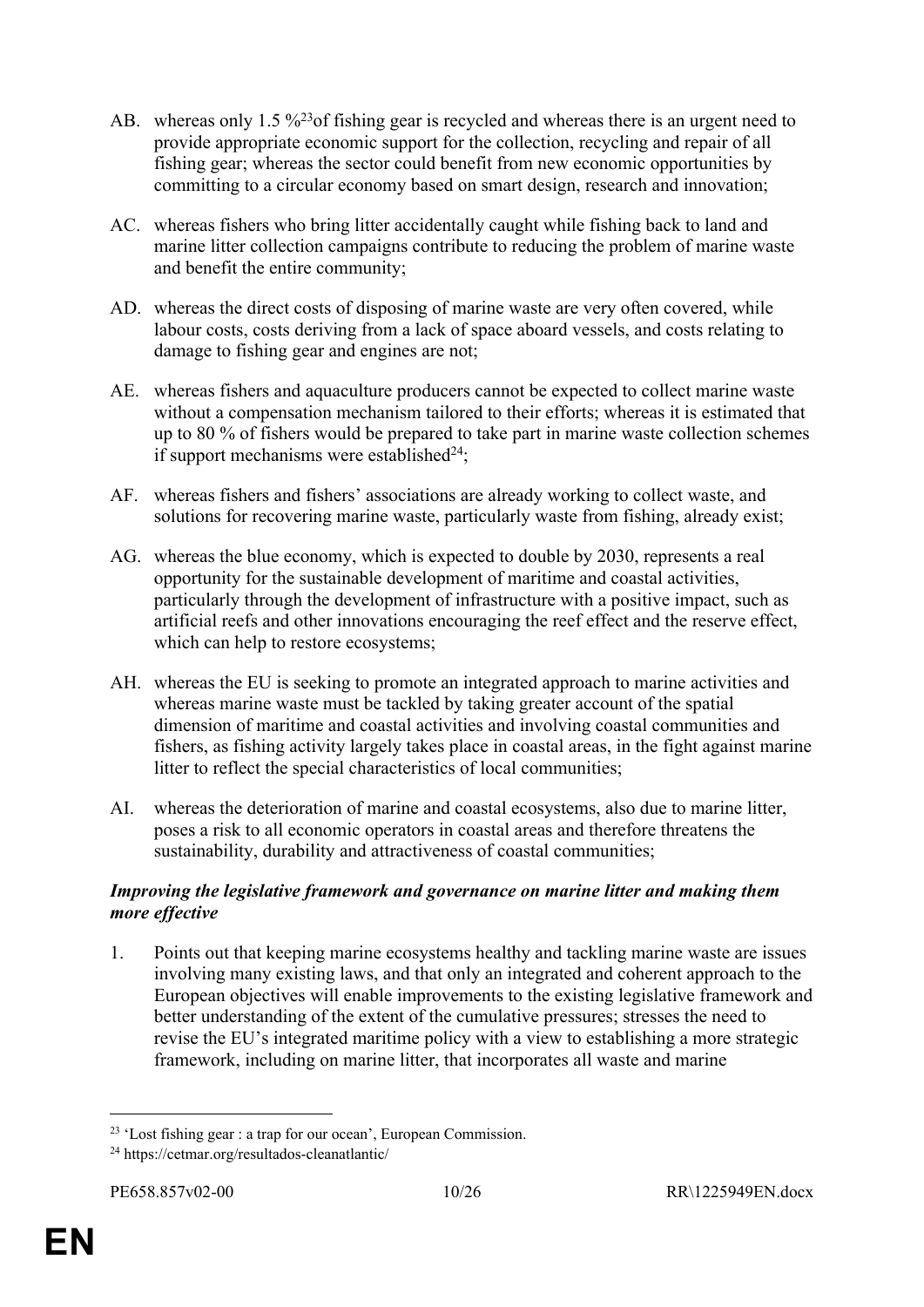environment laws;

- 2. Stresses the need to strengthen communication and coordination between the Member States and between sea basins so as to ensure an integrated approach, allowing fishing vessels to land marine waste in any Union port; urges Member States, in this regard, to implement, promptly and without delay, Directive (EU) 2019/833 of the European Parliament and of the Council of 17 April 2019, on port reception facilities for the delivery of waste from ships<sup>25</sup>; calls on the Commission, in this context, to present implementing acts laying down eligibility criteria for a reduced charge for 'green ships' and to design appropriate incentives for the delivery of collected waste onshore, including a compensation mechanism tailored to fishers' efforts and methodological criteria for calculating the volume and quantity of passively caught waste, so that the marine waste reduction targets, as laid down in the directive, can be implemented quickly;
- 3. Stresses the need to improve the European legislative framework in order to reduce financial costs for fishers who accidentally catch marine litter when fishing and to avoid presenting them with an excessive bureaucratic burden; stresses, further, that legislation on marine litter should pay greater attention to the social dimension of the problem;
- 4. Points out that the maritime vision urgently needs to be reinforced in the European Union's new strategies, particularly the European Green Deal, the Biodiversity Strategy and the Farm to Fork Strategy;
- 5. Recommends strengthening the provisions of the Marine Strategy Framework Directive by harmonising the indicators of good environmental status, particularly those connected with descriptor 10, 'marine litter';
- 6. Calls on the Commission to extend the Marine Strategy Framework Directive to the outermost regions;
- 7. Calls for the framework of the Maritime Spatial Planning Directive to be improved so that it takes account of the spatial dimension of the fight against marine waste;
- 8. Recalls that the issue of marine waste cannot be tackled effectively at national level alone but requires cooperation at all levels, including at global, European and regional level; calls on the Commission to champion an ambitious governance model in international UN negotiations on marine biodiversity beyond national jurisdictions and to recognise all seas and the ocean as a global common good, with a view to adopting a new approach that prioritises individual and collective responsibilities over the traditional principles of freedom and sovereign rights, as laid down in the Law of the Sea, and thus ensures that the sea is protected, including from the detrimental impact of marine litter;
- 9. Calls for the EU to reinforce international initiatives such as the Global Partnership on Marine Litter, launched by the UNEP, in order to achieve the SDGs, in particular SDG 14, 'Conserve and sustainably use the oceans, seas and marine resources for sustainable

<sup>25</sup> OJ L 151, 7.6.2019, p. 116.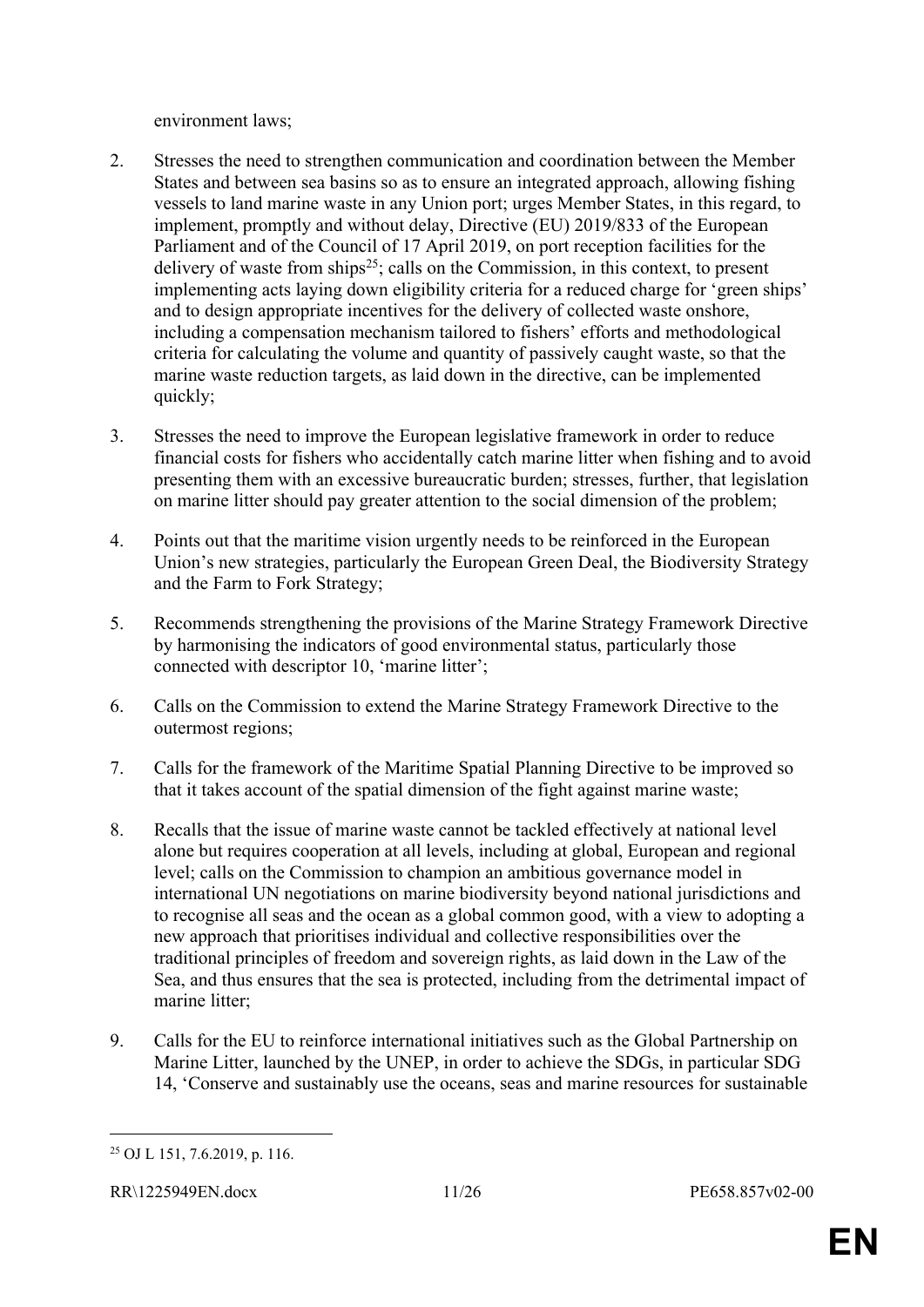development', and SDG 12 on responsible consumption and production;

- 10. Calls on the Commission and the Member States to lead efforts towards an ambitious, legally binding agreement on plastic pollution at the UN Environment Assembly covering the full lifecycle of plastics, including shared global objectives for the reduction of plastic pollution at sea and a vision for a transition to a safe, circular economy for plastics, as well as effective global governance of lost fishing gear, or 'ghost gear', which represents a threat to all marine activities and ecosystems worldwide;
- 11. Stresses the need for the Commission and the Member States to step up the fight against IUU fishing, which is intrinsically polluting and contributes to marine litter and the deterioration of the marine environment, notably owing to the illegal discarding of fishing gear;
- 12. Emphasises that Resolution 2/11 of the UN Environment Assembly of the UN Environment Programme of 26 May 2016 recognised that the presence of plastic litter and microplastics in the marine environment is an issue of global concern that is rapidly becoming more and more worrying and that requires an urgent global response that incorporates a product life-cycle approach;
- 13. Calls on the Commission and the Member States to coordinate on the basis of a single timetable their work on laws such as the Marine Strategy Framework Directive, the directive on the reduction of the impact of certain plastic products on the environment, the directive on port reception facilities and the Maritime Spatial Planning Directive, with a view to making legislation in this area more consistent;
- 14. Calls on the Commission to increase the collection of data on the amount and type of litter in European waters and its effect on fishing, and also to increase the collection and harmonisation of data on the amount, quantity and quality of marine waste landed, disposed of and delivered for recycling, notably through the 'Fishing for Litter' (FFL) programme, including the volume, materials and types of item caught; calls for the data collected by Member States on the loss, marketing and collection of fishing gear and marine waste to be recorded in a database at national or sea basin level and harmonised in a single annual report at European level to make it easier to identify and tackle marine waste and ensure better monitoring and assessment;
- 15. Stresses the need for the annual mapping of marine waste collected through the FFL programme in relation to the various catchment basins, with a view to obtaining information on the origin of the marine litter caught and strengthening collection campaigns ; stresses that this must be linked to existing mapping efforts; urges the Commission to draw up an annual report on the amount of marine waste landed in ports through the FFL programme, including the volume, materials and types of item caught;
- 16. Encourages the establishment of cooperation networks between the governments of the Member States, fishers' associations, workers' organisations, waste water bodies, coastal stakeholders, ports, NGOs and regional conventions in order to strengthen a bottom-up approach based on dialogue and inclusion and promote practical solutions for workers in the fisheries sector, with a view to ensuring a more effective implementation of the rules and providing adequate resources in areas such as the collection, disposal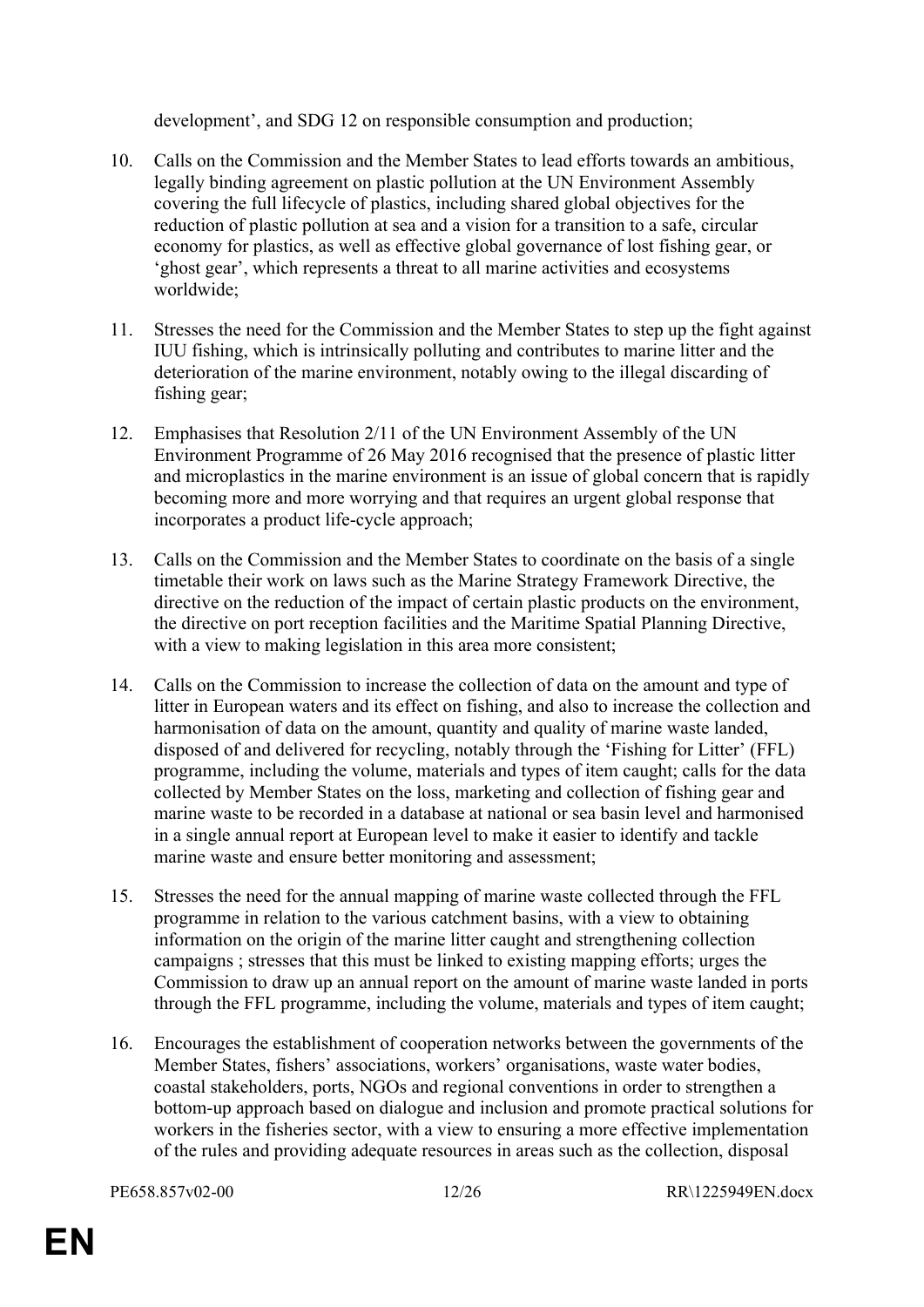and recycling of marine litter;

- 17. Stresses the need to share best practices among all stakeholders, including citizens affected by the problem of marine waste, so as to encourage the fisheries sector to help protect the marine environment, tackle marine waste and therefore ensure the sustainable use of its resources; welcomes initiatives such as the 'Plan Marlimpo' (Clean Sea project) implemented by the Galician Government's Ministry of the Sea (Spain), which aims to reduce the amount of waste in coastal areas;
- 18. Stresses that in order to improve and enhance the effectiveness of the legislative framework and governance relating to the collection, disposal and recycling of marine waste, it is essential to promote the greater involvement of all those working in the fishing sector and to broaden the existing awareness-raising, prevention and training projects with a view to ensuring the continuous exchange of information in order to support the preparation and updating of the relevant rules;
- 19. Calls on all other relevant stakeholders, namely the fisheries Advisory Councils, to support the reduction of marine waste through effective and efficient measures; calls on the Commission and the Member States to adopt the UN Food and Agriculture Organization's Voluntary Guidelines for the Marking of Fishing Gear to promote responsible fishing gear management, improve efforts to identify lost gear and support the sustainability of fisheries through the reduction of ALDFG, also in line with the provisions of the Fisheries Control Regulation; calls on the Commission to support efforts to operationalise the marking and reporting of lost fishing gear in European waters and, through efforts at the International Maritime Organization, boost international cooperation with a view to tackling this source of marine plastic pollution;
- 20. Points out that marine protected areas can act as excellent laboratories for the implementation of solutions to tackle marine waste, enabling interactions between activities on land and those at sea to be taken into account and supporting cooperation between the various maritime and land-based stakeholders with regard to the challenges facing marine and coastal ecosystems;
- 21. Highlights the lack of efficiency of the European Liability Directive as regards marine litter, including in terms of its restricted scope and the difficulties in identifying the polluter and assigning responsibility; recalls that Parliament called for a vision of the European Liability Directive that would take into account the limits to its effectiveness;
- 22. Calls on the Commission and the Member States to better implement the 'polluter pays' principle;

#### *Improving research and knowledge on marine waste*

- 23. Urges the Commission to play a major role in the UN's Decade of Ocean Science and to support digitalisation and the use of artificial intelligence with a view to improving our understanding of the seas and the ocean and the impact of marine litter on them;
- 24. Stresses that the shortage of available data and studies makes it difficult to quantify the exact extent to which damage caused by marine litter is affecting the fisheries sector and its negative economic consequences for fishers; calls, therefore, on the Commission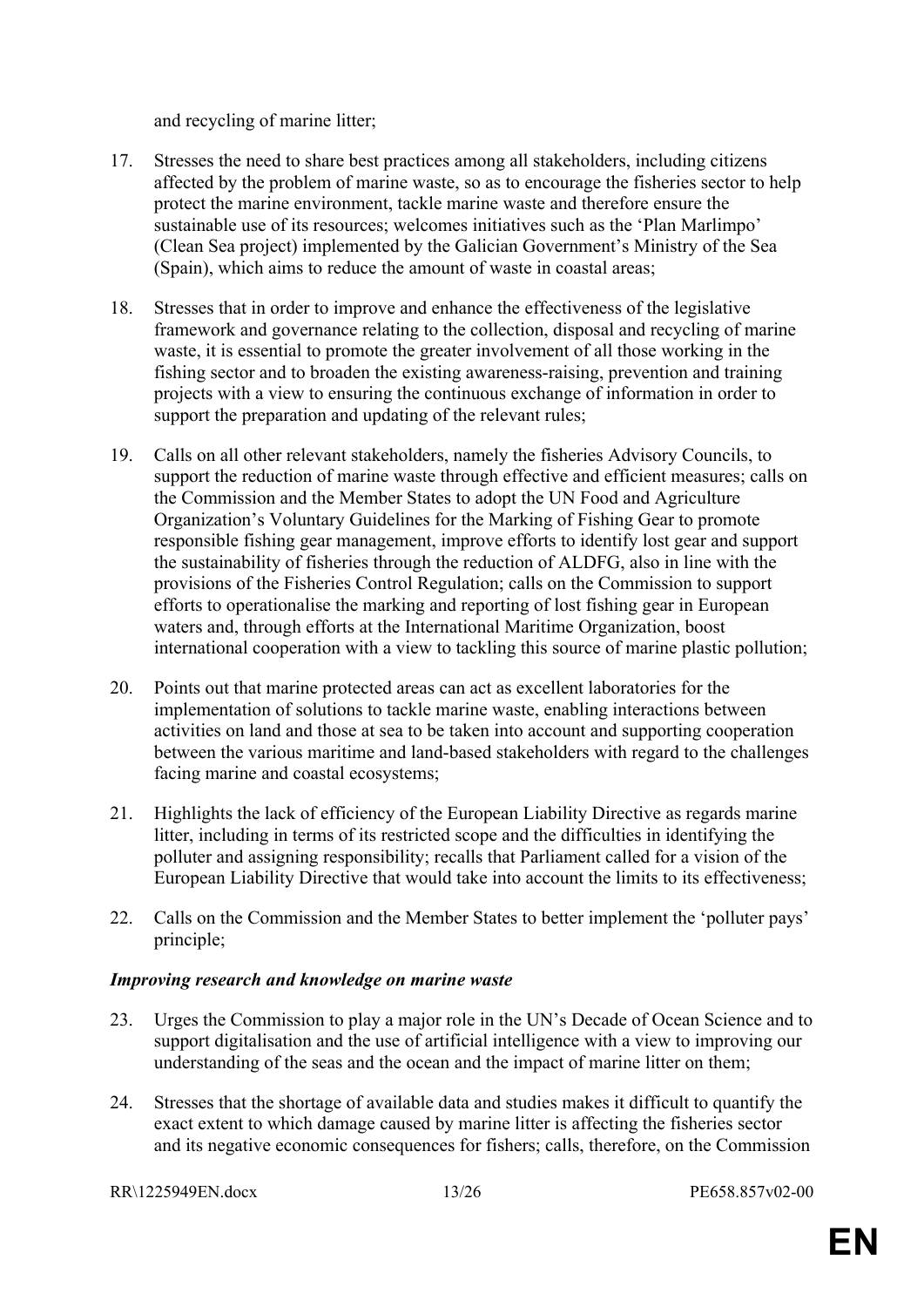and the Member States to step up research finance and data collection on the amount and various types of litter in European waters and its impact on fisheries, aquaculture and ecosystems and to propose robust measures to address and prevent the impact of nano- and microplastics on both fishery resources and human health;

- 25. Points out that the directive on single-use plastics concerns waste commonly found on beaches; urges the Commission to step up existing measures on single-use plastics, drawing, in particular, on work to be done on waste in the water column and on the seabed as part of the Marine Strategy Framework Directive, and to consider phasing out expanded polystyrene containers and packaging from fishery products in line with the ambition of replacing single-use plastics with durable alternatives for the environment and fishers;
- 26. Calls on the Commission to act on the recommendations issued by Mission Starfish 2030 on tackling marine waste, and in particular to assess the proposal for the marking of fishing gear using new geolocation technologies in order to help locate and collect lost gear, where relevant and possible; highlights, in this regard, that the Commission should improve the marking of fishing gear following the Food and Agriculture Organization's Voluntary Guidelines for the Marking of Fishing Gear and making sure that fishers and aquaculturists are accompanied in the transition by appropriate funding programmes;
- 27. Calls for improved reporting on the loss of fishing gear at sea and highlights the need to include more information, such as vessel name, type of gear used, time and position of loss, and recovery measures taken, to enable the data gathered to be put to more effective use in tackling marine pollution through transparent and improved datasharing and the exchange of best practices among Member States and EU agencies; stresses the need to develop new tools for identifying and tracking fishing gear lost at sea and recording data on marine litter, such as electronic applications for helping fishers to record data and systems for recording and reporting landings of marine litter, for example using waste delivery receipts as provided for in Directive (EU) 2019/883, which obliges port operators to issue such receipts to masters of vessels;
- 28. Welcomes the implementation of European projects such as 'CleanAtlantic', financed by the EU's Interreg Atlantic Area Programme, which aims to improve knowledge about and the capacity to monitor, prevent and reduce marine litter, and to increase awareness of its impact; urges the 19 project partners, from Ireland, France, Spain and Portugal, and in particular the project coordinator, the Centro Tecnológico del Mar (Cetmar), to continue their work and publish the project results;
- 29. Stresses the need to ensure properly managed logistics as regards waste and end-of-use gear collection in order to assist fishers in their largely voluntary endeavours; notes that this should include unified collection of the gear on board vessels in bags or containers, and provision of adequate facilities in ports;

#### *Speeding up the development of a circular economy in the fisheries and aquaculture sector*

30. Stresses that reducing the impact of marine waste is contingent on improvements to the circular economy on land, including phasing out unnecessary plastic and packaging and transforming waste into resources, and on the adoption of a life-cycle approach in the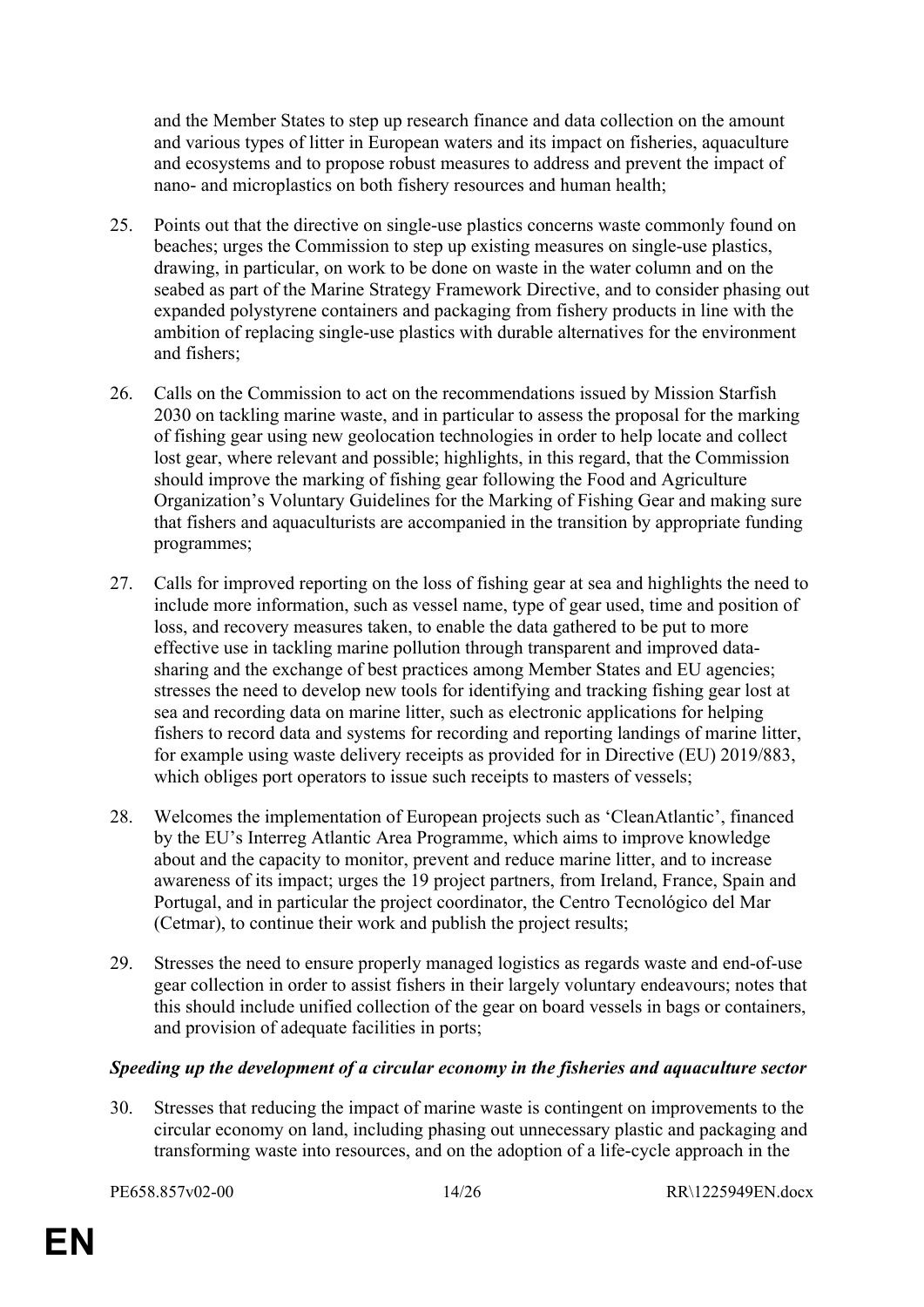fisheries and aquaculture sectors; underlines that the circular economy in the fisheries sector must be developed through greater support for solution finding, the smart design of fishing gear and innovation in fishing and aquaculture techniques in order to limit the dumping of waste, make collection operations more attractive and increase the development of efficient recycling channels;

- 31. Calls for the eco-design of fishing gear, which should be practical, safe and costeffective, to be supported through the swift adoption of guidelines on the development of harmonised standards for a circular economy for fishing gear; supports the marking of materials used in fishing gear by means of product passports; supports the promotion of research and innovation seeking to find alternative and environmentally friendly materials to use in fishing gear, including polymers; highlights, in this regard, that pilot projects could be established to explore the reduction of materials, easier and faster disassembly and the testing of gear functionality to aid the transition;
- 32. Stresses the importance, as regards the circular economy for fishing gear, of fully involving fishers, fisheries and the aquaculture sector as a whole, start-ups, private initiatives and businesses, including rope and netting manufacturers from third countries, in identifying new materials, eco-design, the design of new fishing gear and the recycling of fishing gear; stresses the need, furthermore, to strengthen a model for synergy between fisheries and research areas; urges the Commission, therefore, to organise future projects for the circular economy for fishing gear in relation to existing EU funding programmes for research and innovation;
- 33. Stresses that in order to accelerate the development of the circular economy in the fishing and aquaculture sector, it is essential to plan future legislative solutions to the problem of marine waste collection and disposal in conjunction with the European Green Deal; urges Member States, in this regard, to swiftly follow up on the setting of national minimum collection rates for fishing gear containing plastic, as agreed to in the directive on single-use plastics; calls on the Commission to follow up on whether these national plans result in an increase in the collection and recycling of fishing gear in comparison with today's levels, and, in this regard, to draw up an appropriate and ambitious plan to support the development of a circular economy in the fisheries sector; highlights that there is a market for recycled fishing gear which offers potential for making the use of recycled material a legal requirement, together with the European Maritime, Fisheries and Aquaculture Fund (EMFAF) provisions on programming for shared management, which would represent an important incentive for fishers and a way to see the value of their contribution to recycling;
- 34. Calls for the use of the European Maritime and Fisheries Fund (EMFF) to support the fisheries and aquaculture sector in the transition to more sustainable materials, including the acquisition of new, technically more efficient and less polluting vessels for smallscale artisanal fleets, in particular in the outermost regions;
- 35. Urges the Commission to create incentives for the circular economy along the entire production chain for fishing and aquaculture gear by promoting research and supporting businesses that recycle and reuse gear; calls on the Commission, therefore, to create a specific fund to support Member States that establish production chains for recycled and environmentally friendly gear, using resources such as those under the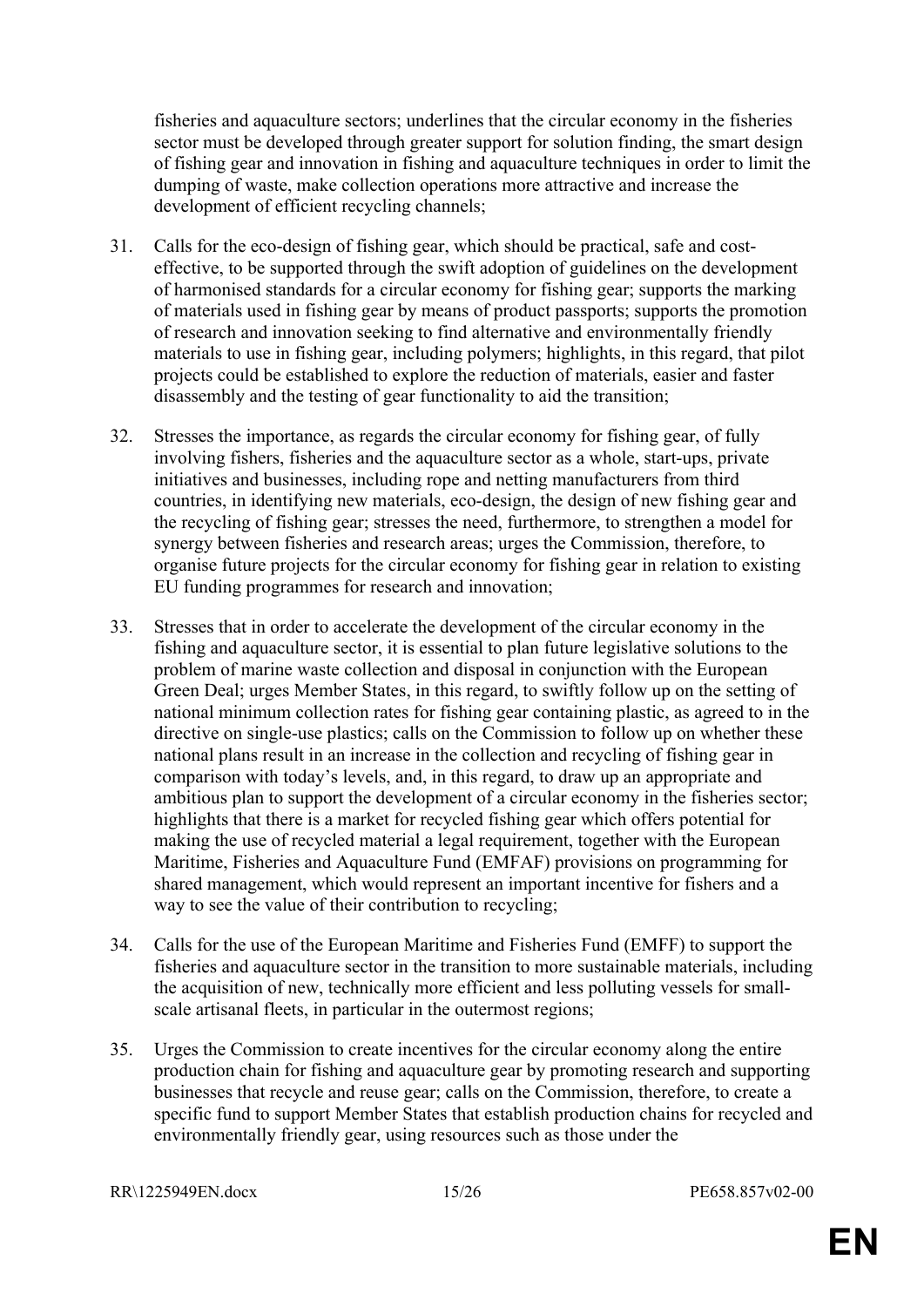NextGenerationEU instrument and from tax penalties imposed following infringement proceedings against Member States;

- 36. Highlights that many issues and differences still remain between the Member States in relation to port reception facilities, despite the important progress made on the entry into force of Directive (EU) 2019/883; stresses that in many Union ports it is still very difficult for fishers to locate these facilities, where they exist, and to have access to them; underlines that all this acts as a barrier and disincentive to fisheries operators from contributing to cleaner seas;
- 37. Supports the development and creation of efficient recycling channels through the upgrading of reception facility infrastructure at all European ports with a view to improving selective waste sorting; stresses the need, therefore, for greater efforts by the Member States to upgrade port logistics facilities through properly managed logistics as regards waste and end-of-use gear collection, unified collection of the gear on board vessels in bags or containers, and provision of adequate facilities in port to ensure appropriate reception and storage facilities are provided for the lost fishing gear and marine waste collected, sufficient space for separate storage of various types of marine waste, sufficient personnel for proper and safe treatment of landed waste, and supply to all vessels of containers for collecting marine litter; calls for collection operations to be made more attractive by taking measures involving reward schemes and incentives, such as financial incentives, to support fishers and aquaculture producers in collecting, disposing of and recycling waste caught at sea and bringing their end-of-life fishing or aquaculture gear back to port;

#### *Collection and management programmes for marine waste*

- 38. Calls on the Commission to draw up an EU-level action plan to combat littering in the Union's hydrosphere by reducing waste at its source, cutting down on plastic use and consumption, and tackling the pollution of rivers, water courses and coastlines due to littering, which can be drastically reduced in a coordinated manner; calls for the dumping of snow from roads and pavements directly into the ocean to be minimised, in particular by supporting alternative collection methods during exceptionally heavy snowfall;
- 39. Stresses that waste water networks and treatment plants must be upgraded in order to reduce the impact on aquaculture and the marine and coastal environment in general, and in particular the risk of contaminating aquaculture products;
- 40. Stresses that it is essential to address the issue of poor waste management on land, primarily inappropriate waste disposal in coastal cities, cities built along rivers and island cities;
- 41. Calls on the Commission to increase the awareness of maritime operators in all their potential interactions with the marine environment, in particular during the sale or leasing of ships;
- 42. Urges the Member States and regions to collect data on, monitor and take action to address the issue of poor management of waste on land, to clear up hotspot areas in rivers and estuaries where marine waste has accumulated and to introduce measures to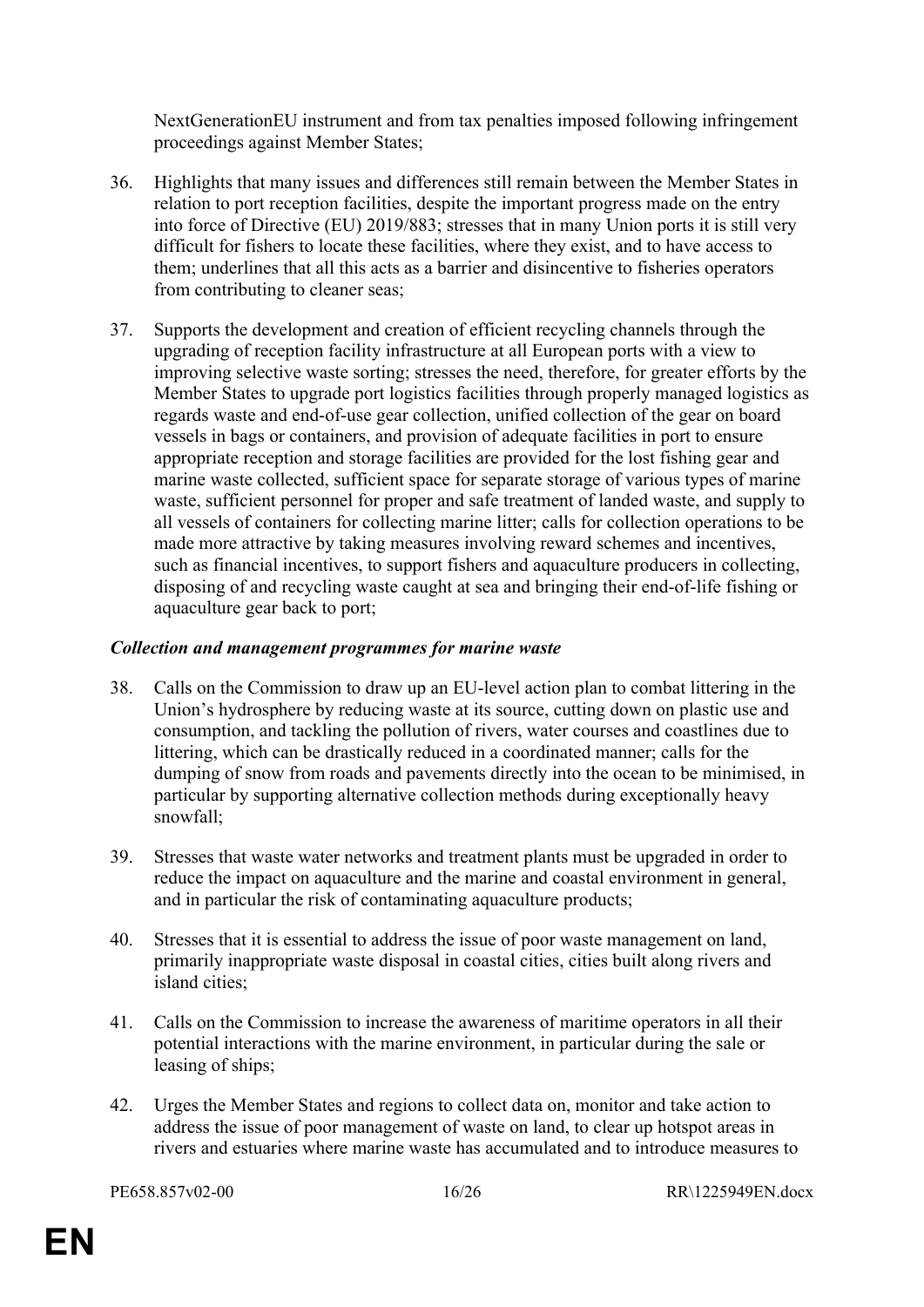prevent marine waste from reaching the environment in the first place; urges the allocation of sufficient funding to clean up all types of plastic-derived pollutants;

- 43. Recalls that programmes for the collection of marine waste can cover different operations, such as the collection of marine waste in rivers, estuaries, bays or ports, research operations, and the identification of hotspots at sea, and can be carried out by fishers, civil society and local authorities; highlights that collection programmes should be sustainable, use appropriate equipment for the collection of waste, avoid producing further emissions as far as possible, be prepared to collaborate with actors who have a knowledge of marine ecosystems and require strategic identification of waste before action is taken; underlines that those collection programmes can be carried out not only under EU funding programmes but also at local, regional and national level in the Member States;
- 44. Stresses that only seven Member States have used resources within the framework of the current EMFF to fund marine waste collection programmes such as the FFL programme, and that most actions which make it possible to identify, collect and recycle marine waste consist of voluntary initiatives and programmes by fishers, civil society and local authorities;
- 45. Stresses that in order to reduce waste from fishing vessels, fishers need to be incentivised to bring waste to recycling facilities, including through financial incentives and reward schemes to encourage good practices; notes, therefore, that fishers should be compensated for the collection of lost fishing gear and other marine waste or at a minimum have access to free waste disposal at harbour facilities;
- 46. Stresses that fishers should be adequately trained on how to handle marine waste properly during collection, landing, disposal and delivery for recycling in order to minimise the health and safety risks;
- 47. Stresses that strengthening and extending existing good practices also involves the simplification and streamlining of administrative processes for all vessels participating in FFL campaigns, regardless of their home port or size; stresses the need, therefore, for harmonisation and a more complementary approach to the rules on the landing of marine waste collected during FFL actions in Member State ports;
- 48. Calls on the Commission and the Member States, therefore, to support the collection at sea by fishers of lost fishing gear or other marine waste, particularly plastics, by promoting best practices, incentivising voluntary participation in initiatives for the collection of sea litter and supporting the adoption of FFL programmes; urges Member States, in this regard, to establish a 'special fund for cleaning the seas', managed through the new European Maritime, Fisheries and Aquaculture Fund (EMFAF) or other relevant budget lines, in order to finance the following actions: 1) the collection at sea by fishers of marine litter, 2) the provision of adequate on-board waste storage facilities and the monitoring of passively fished litter, 3) improvements in operator training, 4) the financing of the costs of both waste treatment and the personnel required for the operation of such programmes to avoid the increase in costs for fishers who participate voluntarily, and 5) investments in ports so that appropriate reception and storage facilities can be provided for the lost fishing gear and marine waste collected;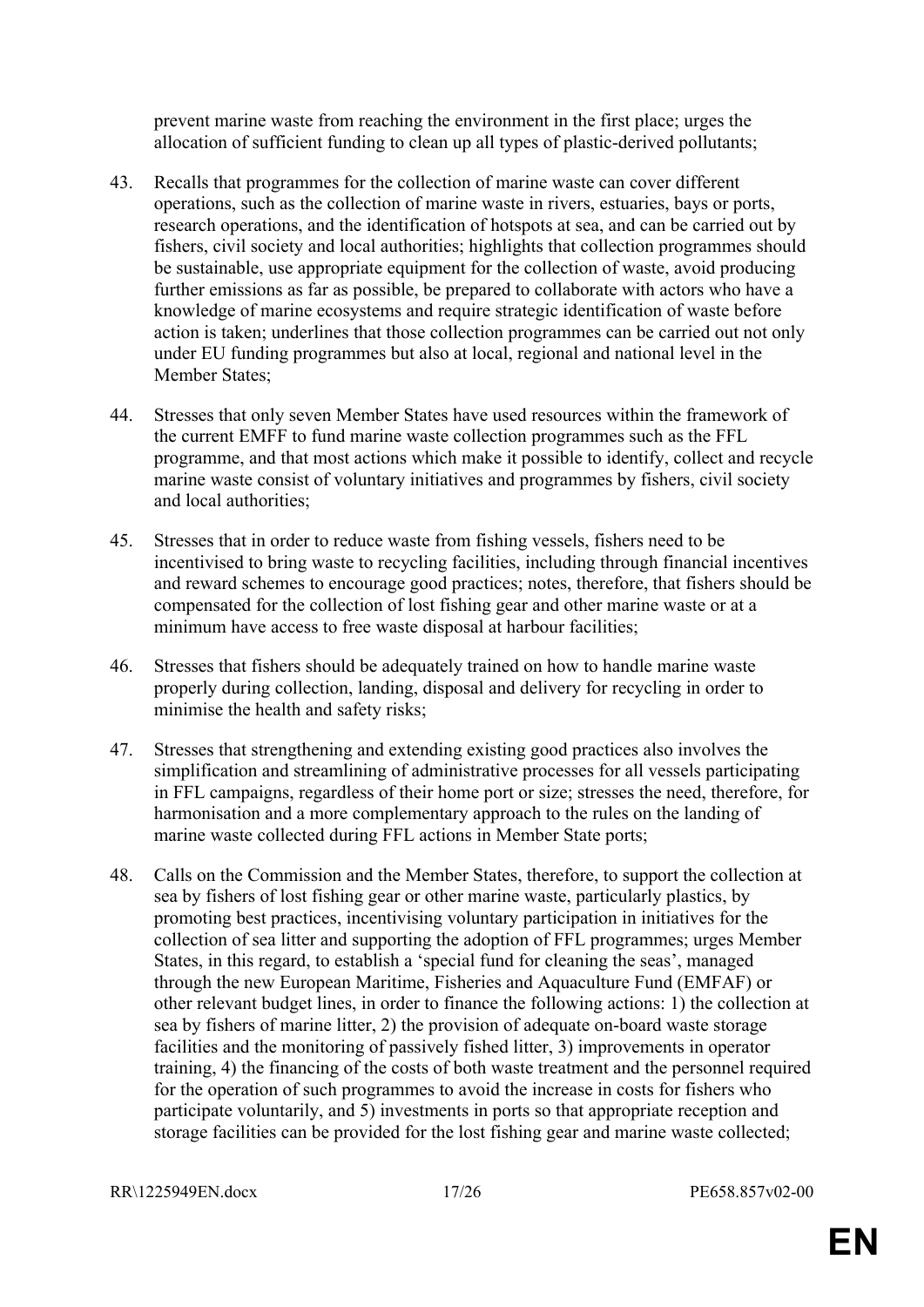- 49. Calls on the Commission to conduct an assessment of the social and economic contribution of fishers through FFL projects, with a view to quantifying more accurately the contribution of the fisheries sector to action for cleaner seas;
- 50. Urges the Commission to go beyond the aims of Directive (EU) 2019/883, studying and quantifying in economic terms the environmental damage caused by man-made marine waste and setting up a 'Marine Litter Fund' to combat discharge of waste into the sea, mitigate damage to fisheries, and protect the seas and the ocean;
- 51. Calls on the Commission to urge the Member States to ensure proper management and adequate disposal of waste accidentally caught or collected during voluntary campaigns, so that responsibility for and the cost of delivery, management and disposal of such waste are not borne by fishers, and to avoid further damage to the environment; stresses, therefore, the need to establish effective systems for waste collection and disposal, ensuring, too, the presence of adequate port waste reception facilities;
- 52. Points out that the issue of marine litter is transboundary and that, in order to be more efficient, tackling marine waste must be a joint effort with European third countries; urges the Commission and the Member States to launch a plan for ridding the Mediterranean of pollution together with all the countries bordering the sea; calls on the Commission to put an end to the export of waste to third countries, as soon as possible;
- 53. Calls on the Commission to create a support mechanism for the collection of marine litter in the outermost regions, given the natural vulnerability of these regions, thereby providing them with infrastructure for their cycling of collected waste;
- 54. Calls on the Commission, in the EU accession negotiations, to demand full implementation of waste management legislation in candidate countries, including through the establishment of integrated waste management infrastructure;

#### *Better understanding and limiting nano- and microplastic pollution*

- 55. Stresses the need to increase knowledge and public awareness of nano- and microplastic pollution and its effect on the environment, the basis of the marine food chain, and ultimately on human health, and that further research should be conducted to better understand this pollution phenomenon; points out that the need for more knowledge and the lack of public awareness may make consumers distrustful of the quality of fishery and aquaculture products;
- 56. Calls on the Commission and the Member States to promote campaigns to raise awareness of the issue of marine pollution caused by plastics and microplastics, underlining the fact that fishers are also often affected by this phenomenon, especially in the case of microplastics;
- 57. Welcomes the preparatory work done by the European Chemicals Agency (ECHA) on restrictions on microplastics intentionally added to products; calls on the Commission to be ambitious in following up this proposal with concrete and, where appropriate, legal measures, including by exploring the problem of the spread of nano- and microplastics in the water cycle, particularly those released into the environment unintentionally, and to propose measures for them to be phased out;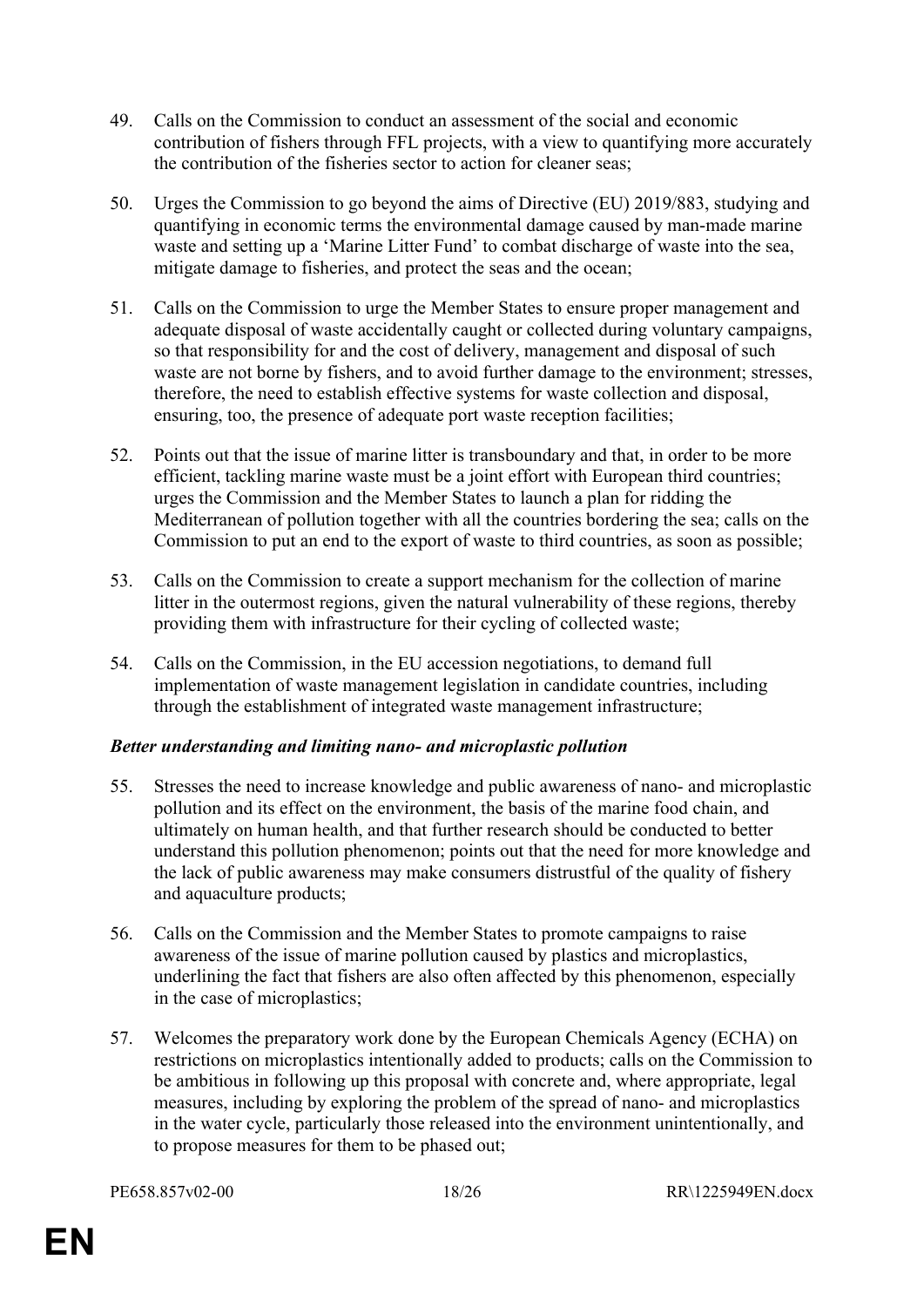58. Calls on the Commission to tackle the problem of the loss and spread of microplastics, such as plastic pellets, in the environment throughout the supply chain, especially during land and sea transport, and the associated risks of spillage;

 $\circ$   $\circ$ 

 $\circ$ 

59. Instructs its President to forward this resolution to the Council and to the Commission.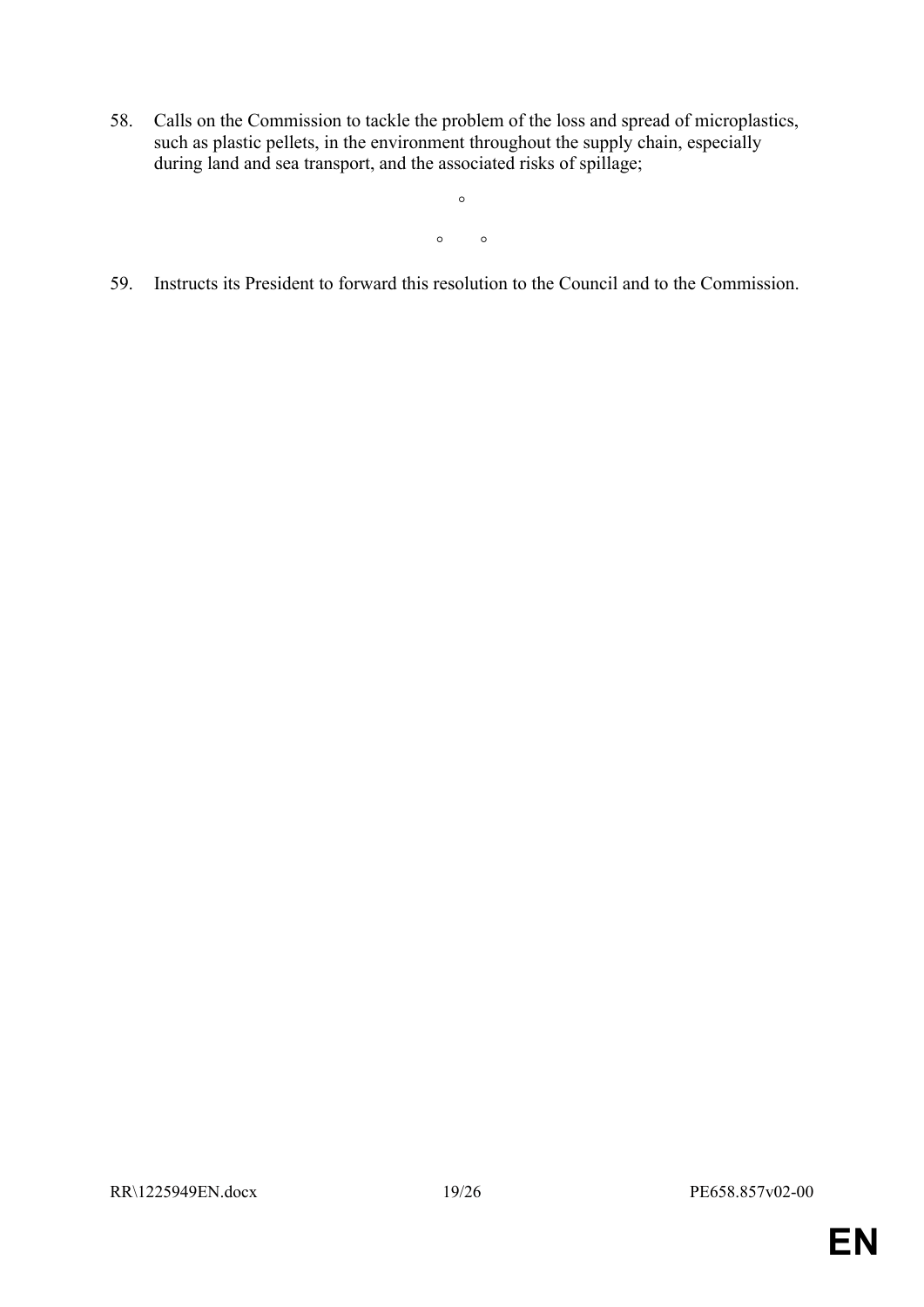## <span id="page-19-0"></span>**EXPLANATORY STATEMENT**

Marine waste is one of the main problems to be overcome if we are to return our marine and coastal ecosystems to health. These ecosystems play a major role both in balancing the climate and in providing the basis for marine and coastal activities, including fisheries and aquaculture Many societal, economic and environmental issues are part of the complex equation of the marine pollution phenomenon. What waste are we talking about, and what types of impact? The solutions to the problem – like its origins – are to be found partly at sea and partly on land and require a systemic approach to the subject.

#### **I/ Better understanding the marine waste phenomenon**

#### *What types of waste are we talking about?*

Marine waste visible on beaches and along coastlines represents only a tiny part of a much further reaching pollution phenomenon. The 'visible' waste is just the tip of the iceberg. The cumulative mass of waste floating on the surface accounts for only  $1\%$  of plastic in the ocean<sup>26</sup>. The spread of marine waste and its geographic dispersion have been the focus of many studies and much scientific research. Waste accumulates at the surface, but also in the water column and even in deep-sea trenches such as the Marianas Trench, where waste has been found at depths of more than 10 000 metres<sup>27</sup>. Marine currents transport waste to accumulation areas on the surface, but also downwards to hotspots on sea beds and underwater slopes, where there are up to 1.9 million microplastic particles per square metre<sup>28</sup>.

Marine waste is also transported by ocean currents to the four corners of the globe and poses a threat to small isolated islands and coastal areas, which can do little to protect themselves against the large volumes of waste which accumulate. Condensation above the ocean leads to the contamination of territories that would otherwise be considered virgin, which goes some way towards explaining why researchers have found traces of microplastics in snow in the Alps and the Arctic<sup>29</sup>.

Marine waste comes from a number of sources, such as polluted water courses and rivers, and may be the result of poor waste-collection management, but it is also caused by natural run-off phenomena, such as storms and rainfall that sweep waste out of urban areas towards the sea, and by littering and may even be accidental. While the fisheries and aquaculture sector is affected by marine pollution, it also contributes to it. According to the Joint Research Centre, fisheries and aquaculture waste accounts for 27% of marine waste. Waste from the sector includes crates, buoys and cages, along with fishing gear abandoned after becoming entangled on the seafloor or ripped underwater and lost following severe weather events, or following repairs at berth or aboard vessels, and, less often, gear which has been intentionally thrown

<sup>26</sup>*Plastic waste inputs from land into the ocean,* Science *13 Feb 2015:Vol. 347, Issue 6223, pp. 768-771* <sup>27</sup> *Human footprint in the abyss: 30 year records of deep-sea plastic debris, [Marine Policy](https://www.sciencedirect.com/science/journal/0308597X), [Volume 96](https://www.sciencedirect.com/science/journal/0308597X/96/supp/C), October 2018, Pages 204-212*

<sup>28</sup>*Seafloor microplastic hotspots controlled by deep-sea circulation*, Science 05 Jun 2020, Vol. 368, Issue 6495, pp. 1140-1145

<sup>29</sup>*White and wonderful? Microplastics prevail in snow from the Alps to the Arctic, Science Advances 14 Aug 2019:Vol. 5, no. 8,*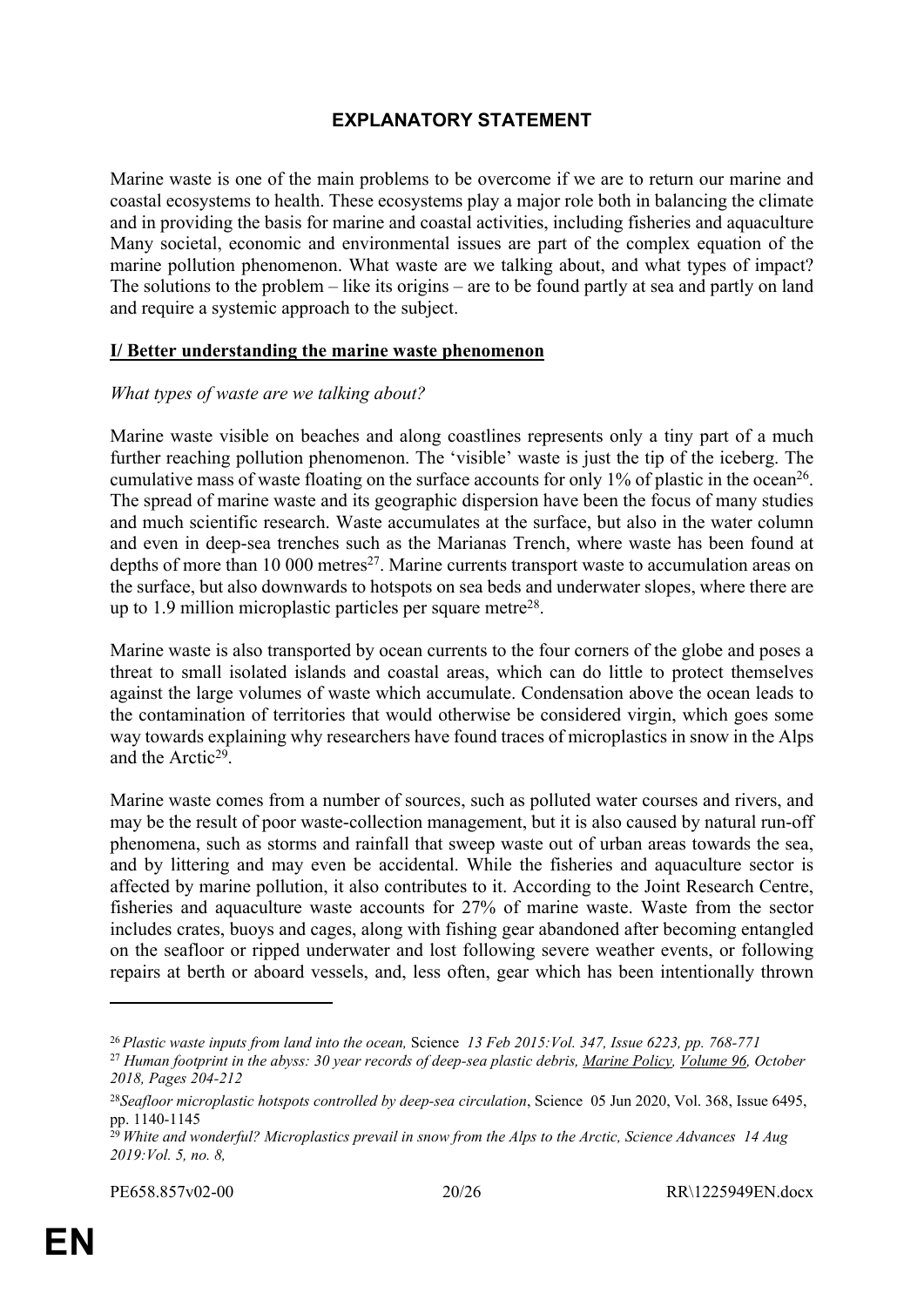#### away.

#### *What impact does marine waste have?*

The impact of marine waste accounts for between 1 and 5% of total revenue losses for fishery activities<sup>30</sup>. Fishers have to deal with the risk of accidents or obstacles and have to clear their gear regularly to separate marine waste from their catches and, when necessary, repair torn or broken fishing gear. This wastes precious time on board. Marine waste can also harm the fishing vessel itself by damaging propeller systems and the structure of vessels but also by blocking cooling systems. Lastly, marine waste can have an impact on the quality of catches brought aboard, by coming into contact with them.

Marine waste also has an effect on ecosystems and marine wildlife: ghost nets, for example, continue to move around and indiscriminately catch, harm and kill many species, some of which are already endangered or critically endangered. Waste poses a particular threat to fragile biodiverse ecosystems such as patches of coral and sponges, which provide nursery environments which are essential to the proper renewal of fish stocks and therefore to the sustainability of the European fishing industry. According to one study, 11.1 billion plastic products are caught up in corals in Asia and the Pacific, and this figure is expected to rise by 40% in the next seven years<sup>31</sup>. The accumulation of this waste may also suffocate life on the seabed, play a part in the general degradation of the ecosystem, increase the risk of disease owing to the greater presence of pathogens, and even introduce alien species. These effects pose a threat to the resilience of marine ecosystems and a risk to the sustainability of fishing operations.

#### **II/ A systemic approach to addressing the phenomenon**

To tackle marine waste and address its impact on fisheries, we need to operate from upstream to downstream and take account of the lifecycle of waste and its link to the water cycle, whether natural or waste (diffuse pollution). For that purpose, we need: a better understanding of the phenomenon, a more effective legislative framework, a holistic and comprehensive approach to the lifecycle of waste, an action plan for land, including measures to combat littering – as litter enters water courses and then follows them into drainage basins – and, more specifically, nano- and microplastics, working towards the development of a proper circular economy in the fisheries and aquaculture sector, and by launching coordinated waste collection in water courses and estuaries and at sea.

#### *Improving research and knowledge of the oceans*

If we are to set targets and formulate ambitious public policies, we need accurate data. Although for decades we have had a political framework that encourages scientific research, little effort has been made to step up oceanographic research, and the lack of knowledge is slowing the development of new policies. Little is known about the impact of marine waste on fisheries,

*<sup>30</sup> 'Lost fishing gear: a trap for our ocean', European Commission, DG MARE*

*<sup>6</sup> Plastic waste associated with disease on coral reefs, Science, 26 Jan 2018, Vol. 359, Issue 6374, pp. 460-462*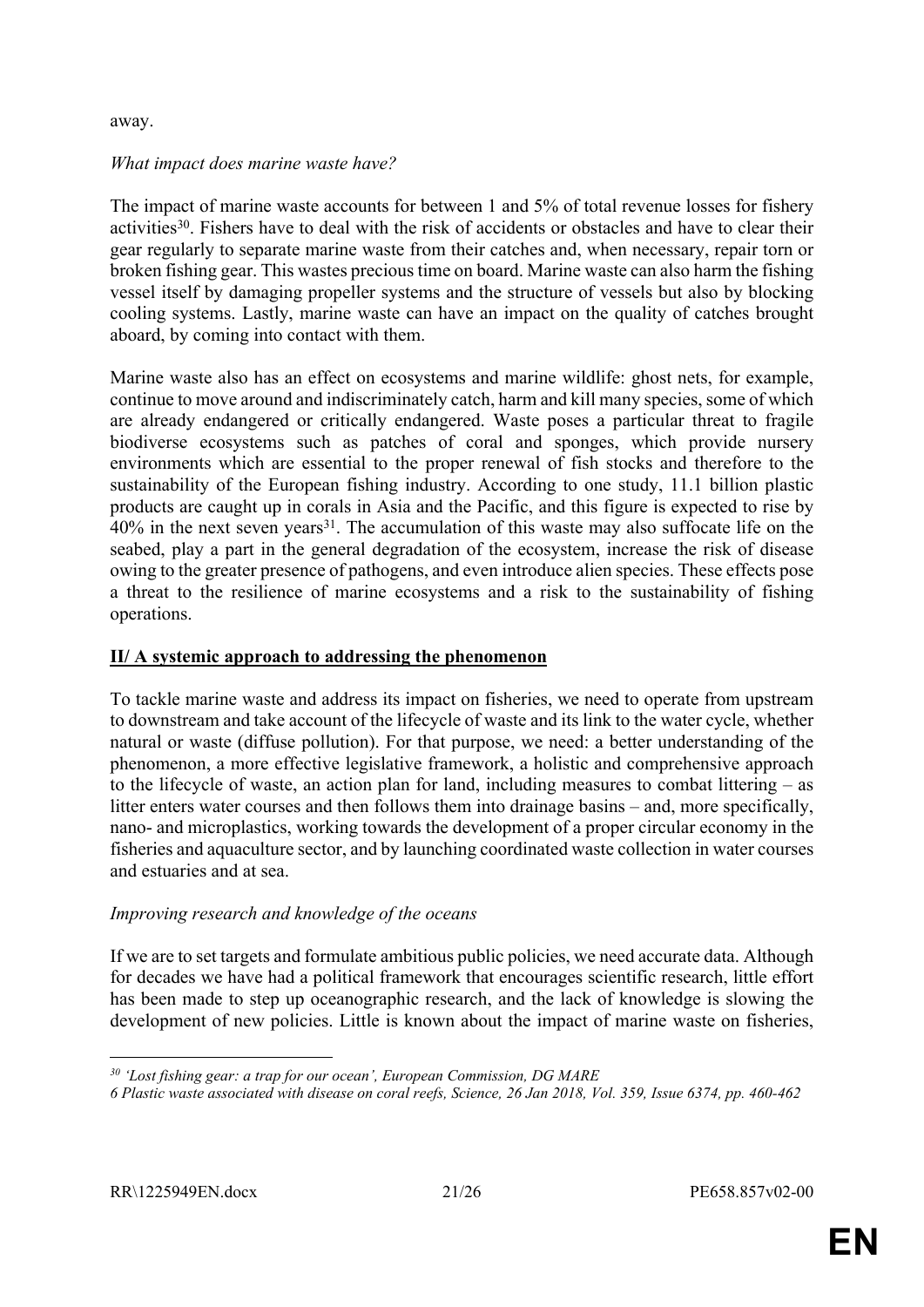and there is a dearth of accurate data on the consequences of marine pollution for both the fisheries sector and the resilience of ecosystems, which need to work in synergy if the sector is to be sustainable.

#### *Improving the legislative framework and making it more effective*

The EU has set up a legislative framework with a view to limiting marine waste pollution, whether from land or activities at sea. The framework directive on port reception facilities is designed to speed up the establishment of a recycling channel for fishing gear, while the directive on the reduction of the impact of certain plastic products on the environment introduces an extended responsibility scheme for producers of fishing gear containing plastic, with the aim of covering its collection, transport and treatment costs and supporting awarenessraising efforts. It is also important to note that other texts, such as the Control Regulation, the Marine Strategy Framework Directive and the European Maritime and Fisheries Fund, work in synergy with these objectives.

Full use must be made of the *acquis* and it must be upheld and strengthened in a coordinated way with a view to not watering down and recycling the good environmental status goals for marine and coastal ecosystems over the course of successive policy cycles. The launch of the Green Deal, the biodiversity strategy, the farm to fork strategy and the circular economy action plan represents a call to rethink the existing legislative framework, to shine a spotlight on its weaknesses and to formulate recommendations for the forthcoming policy cycle.

#### *Supporting the introduction of a proper circular economy in the fisheries and aquaculture sector*

There are many logistical challenges in the way of the establishment of a circular economy in the fisheries industry. Ways of identifying and collecting marine waste once it is at sea are limited and there is little incentive to bring marine waste to port, either actively or passively. Considerable structural challenges need to be overcome in the unloading and sorting stages at port facilities, in transport to treatment centres, in mechanical and chemical recycling operations and in the reuse of recycled materials.

While efforts to recycle fishing gear must be supported, this support must be coupled with research into the design and environmental footprint reduction of fishing gear. They are made of resistant and non-biodegradable polymers, and these polymers are generally mixed with other materials, such as lead in the case of gillnets, making disassembly and recycling operations more complex. Many fishing gear parts are imported from outside the EU before being assembled, which makes it difficult to monitor the supply chain and share information on the components. Lastly, the lack of European criteria and standards on the circularity of fishing gear also presents a considerable challenge for the sector.

#### *Better understanding and limiting microplastic pollution*

Invisible but pervasive pollution in the marine environment – nano- and microplastics – present a new challenge to efforts to combat marine pollution. They are less than 5 mm in size and can be primary, i.e. intentionally added to a product, or secondary, i.e. stemming from the degradation over time of waste that has been subjected to wind, waves, saltwater and ultraviolet rays. Microplastics have a number of specific characteristics which make their impact on the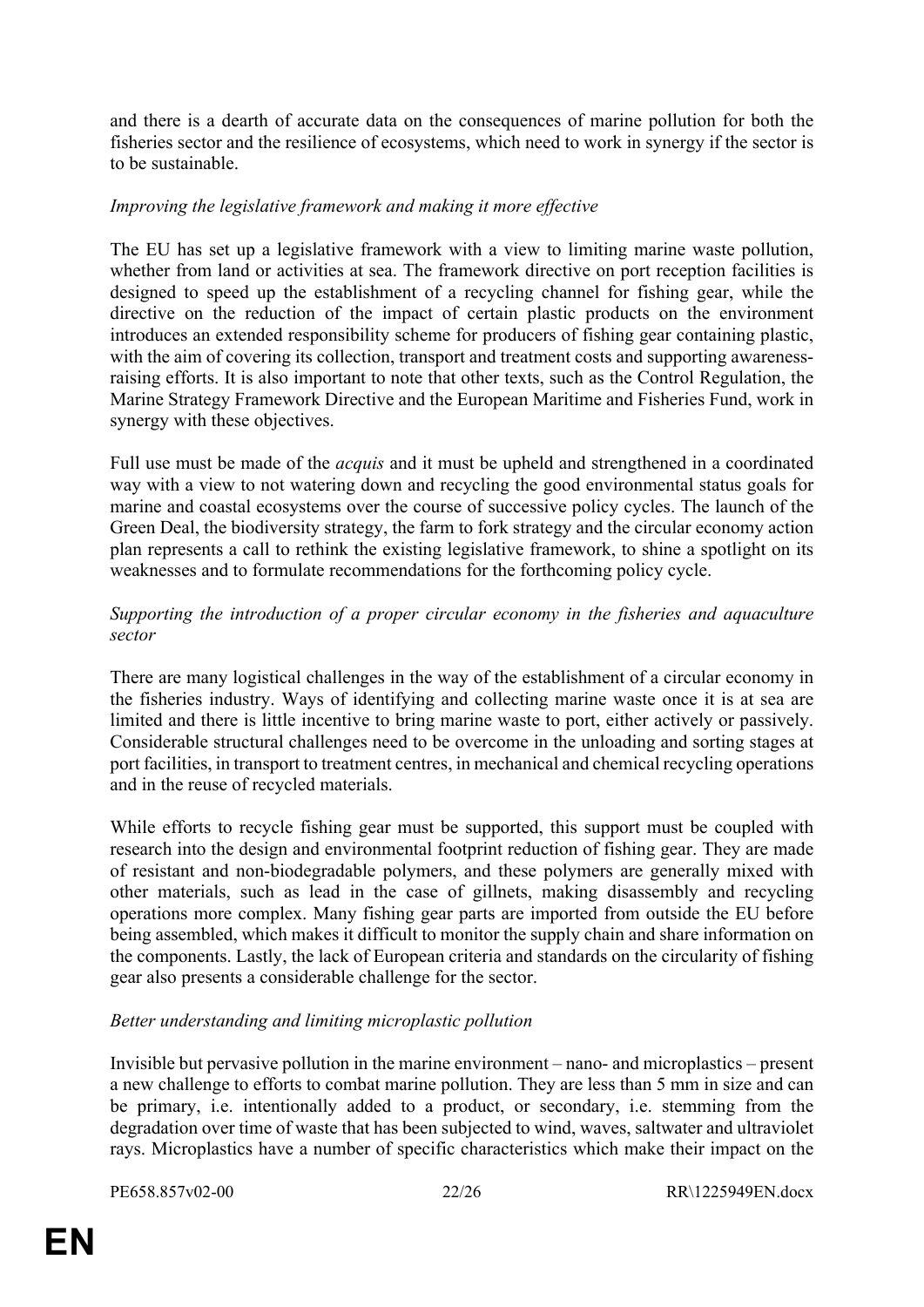environment and human health complex and still largely unknown. They may contain a mix of chemicals that could leech out once in contact with the aquatic environment and act as 'pollutant sponges', attracting persistent, bioaccumulative and toxic substances. They may also provide an environment for some organisms, such as viruses and pathogens, which can interact with aquatic species and the microbial balance of marine environments. Research efforts at EU level are needed with regard to some effects on genetic material and the passage of nanoplastics through cellular organisms. The micro- and meso-plastics problem may also make the wider public distrustful of the quality of fisheries and aquaculture products and pose a real economic risk to the industry.

#### *Promoting proper collection of waste at sea*

At sea, private waste-collection ventures are taking shape. These actions must be supported in a coordinated manner as a matter of urgency, with a view to developing genuinely effective ways of collecting marine waste on watercourses and in estuaries and of supporting wasteidentification programmes. The appalling state of the marine environment calls for all of us to show individual and collective responsibility, but also necessitates coordinated European action to protect our common good and prevent waste from endlessly accumulating in our seas.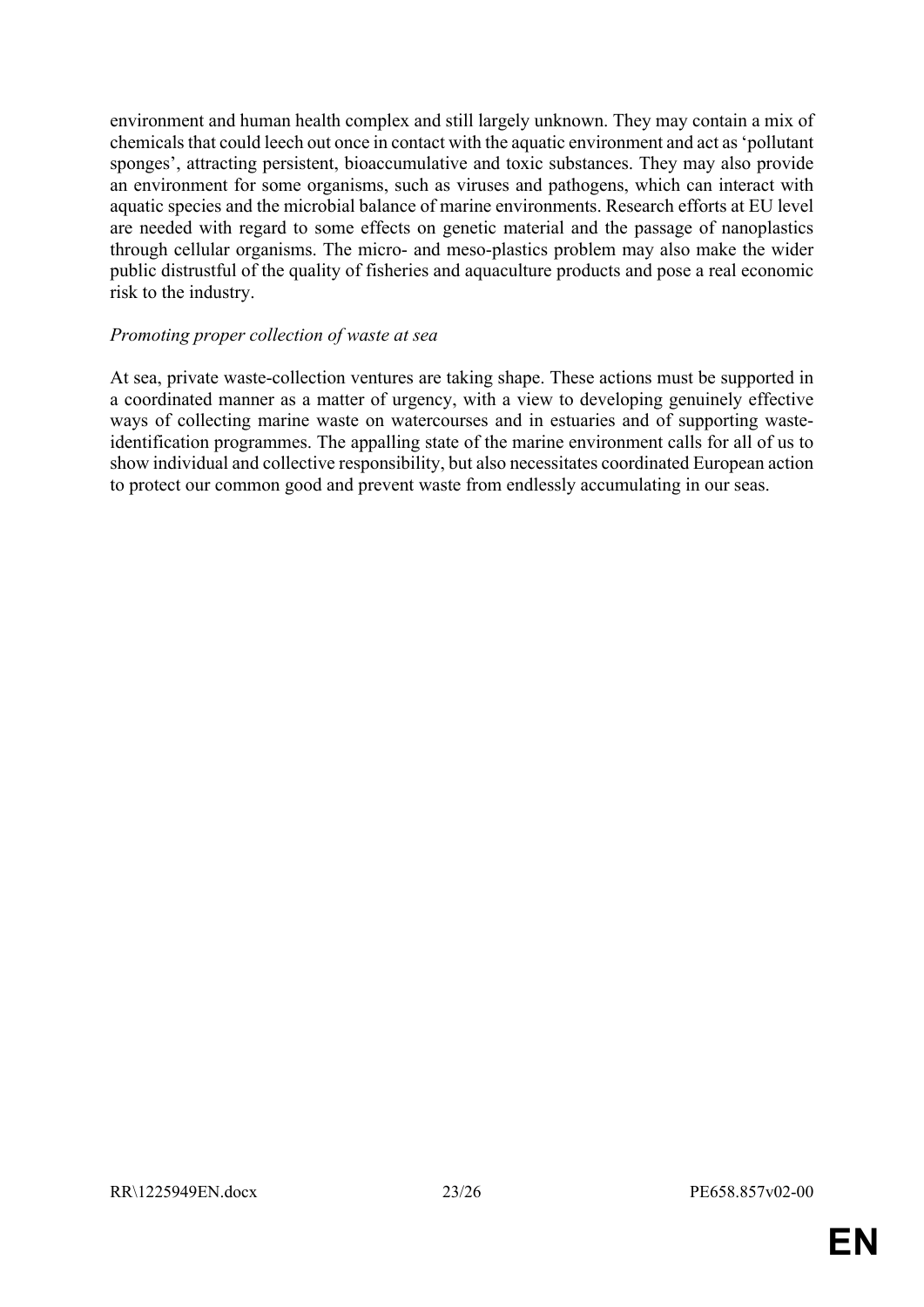# <span id="page-23-0"></span>**INFORMATION ON ADOPTION IN COMMITTEE RESPONSIBLE**

| Date adopted                           | 22.2.2021                                                                                                                                                                                                                                                                                                                                                                                                                                                                                                             |
|----------------------------------------|-----------------------------------------------------------------------------------------------------------------------------------------------------------------------------------------------------------------------------------------------------------------------------------------------------------------------------------------------------------------------------------------------------------------------------------------------------------------------------------------------------------------------|
| <b>Result of final vote</b>            | 25<br>$+:$<br>$\mathbf{0}$ :                                                                                                                                                                                                                                                                                                                                                                                                                                                                                          |
| Members present for the final vote     | Clara Aguilera, Pietro Bartolo, François-Xavier Bellamy, Izaskun<br>Bilbao Barandica, Isabel Carvalhais, Rosanna Conte, Rosa D'Amato,<br>Giuseppe Ferrandino, João Ferreira, Søren Gade, Francisco Guerreiro,<br>Anja Hazekamp, Niclas Herbst, France Jamet, Pierre Karleskind,<br>Predrag Fred Matić, Francisco José Millán Mon, Cláudia Monteiro de<br>Aguiar, Grace O'Sullivan, Manuel Pizarro, Caroline Roose, Bert-Jan<br>Ruissen, Annie Schreijer-Pierik, Ruža Tomašić, Peter van Dalen,<br>Theodoros Zagorakis |
| Substitutes present for the final vote | Carmen Avram, Catherine Chabaud, Nicolás González Casares,<br>Valentino Grant, Ivo Hristov, Ska Keller, Colm Markey, Gabriel Mato,<br>Simone Schmiedtbauer, Raffaele Stancanelli, Stéphanie Yon-Courtin                                                                                                                                                                                                                                                                                                               |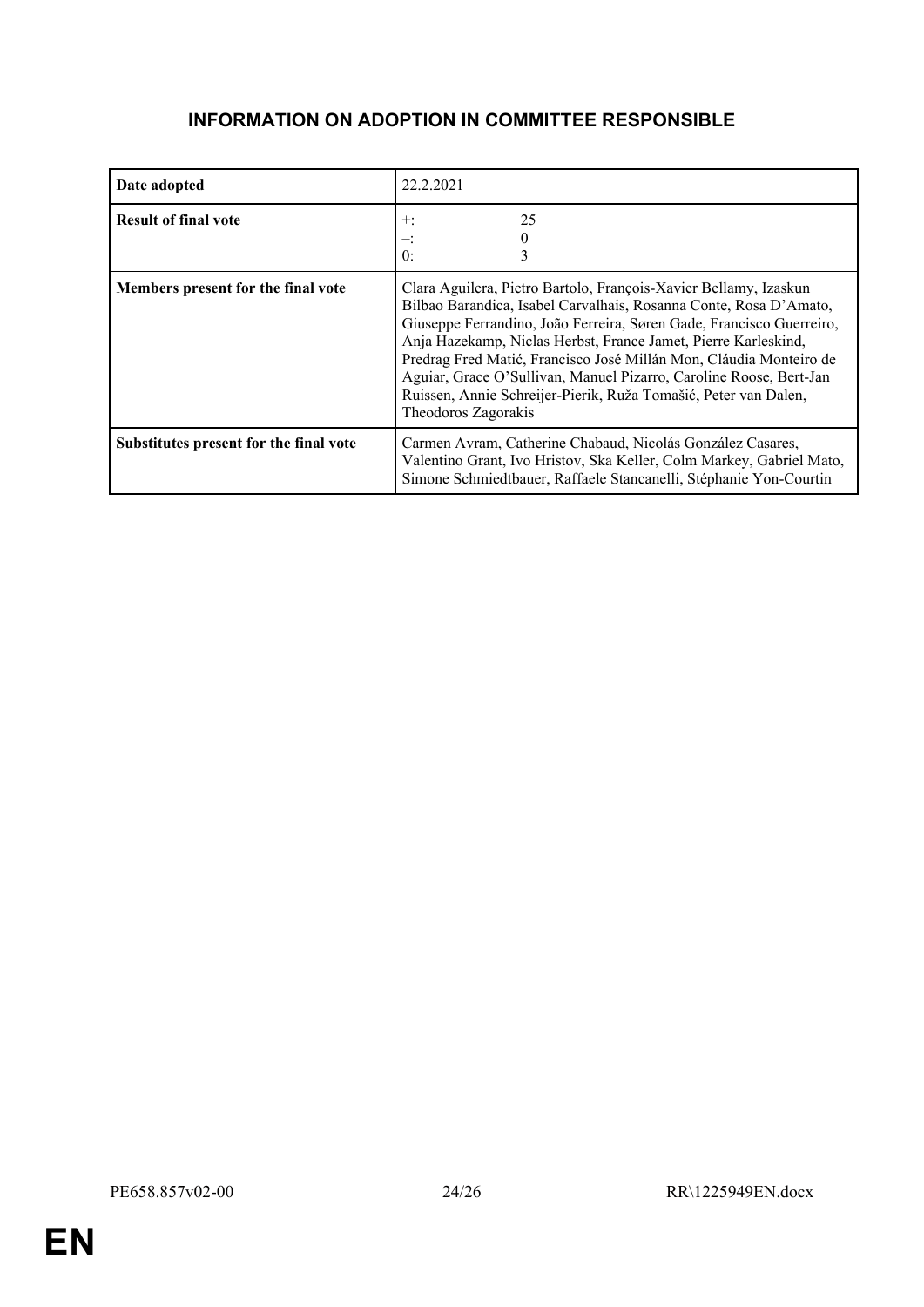# <span id="page-24-0"></span>**INFORMATION ON ADOPTION IN COMMITTEE RESPONSIBLE**

| Date adopted                           | 22.2.2021                                                                                                                                                                                                                                                                                                                                                                                                                                                                                                             |
|----------------------------------------|-----------------------------------------------------------------------------------------------------------------------------------------------------------------------------------------------------------------------------------------------------------------------------------------------------------------------------------------------------------------------------------------------------------------------------------------------------------------------------------------------------------------------|
| <b>Result of final vote</b>            | 25<br>$+:$<br>$\theta$ :                                                                                                                                                                                                                                                                                                                                                                                                                                                                                              |
| Members present for the final vote     | Clara Aguilera, Pietro Bartolo, François-Xavier Bellamy, Izaskun<br>Bilbao Barandica, Isabel Carvalhais, Rosanna Conte, Rosa D'Amato,<br>Giuseppe Ferrandino, João Ferreira, Søren Gade, Francisco Guerreiro,<br>Anja Hazekamp, Niclas Herbst, France Jamet, Pierre Karleskind,<br>Predrag Fred Matić, Francisco José Millán Mon, Cláudia Monteiro de<br>Aguiar, Grace O'Sullivan, Manuel Pizarro, Caroline Roose, Bert-Jan<br>Ruissen, Annie Schreijer-Pierik, Ruža Tomašić, Peter van Dalen,<br>Theodoros Zagorakis |
| Substitutes present for the final vote | Carmen Avram, Catherine Chabaud, Nicolás González Casares,<br>Valentino Grant, Ivo Hristov, Ska Keller, Colm Markey, Gabriel Mato,<br>Simone Schmiedtbauer, Raffaele Stancanelli, Stéphanie Yon-Courtin                                                                                                                                                                                                                                                                                                               |